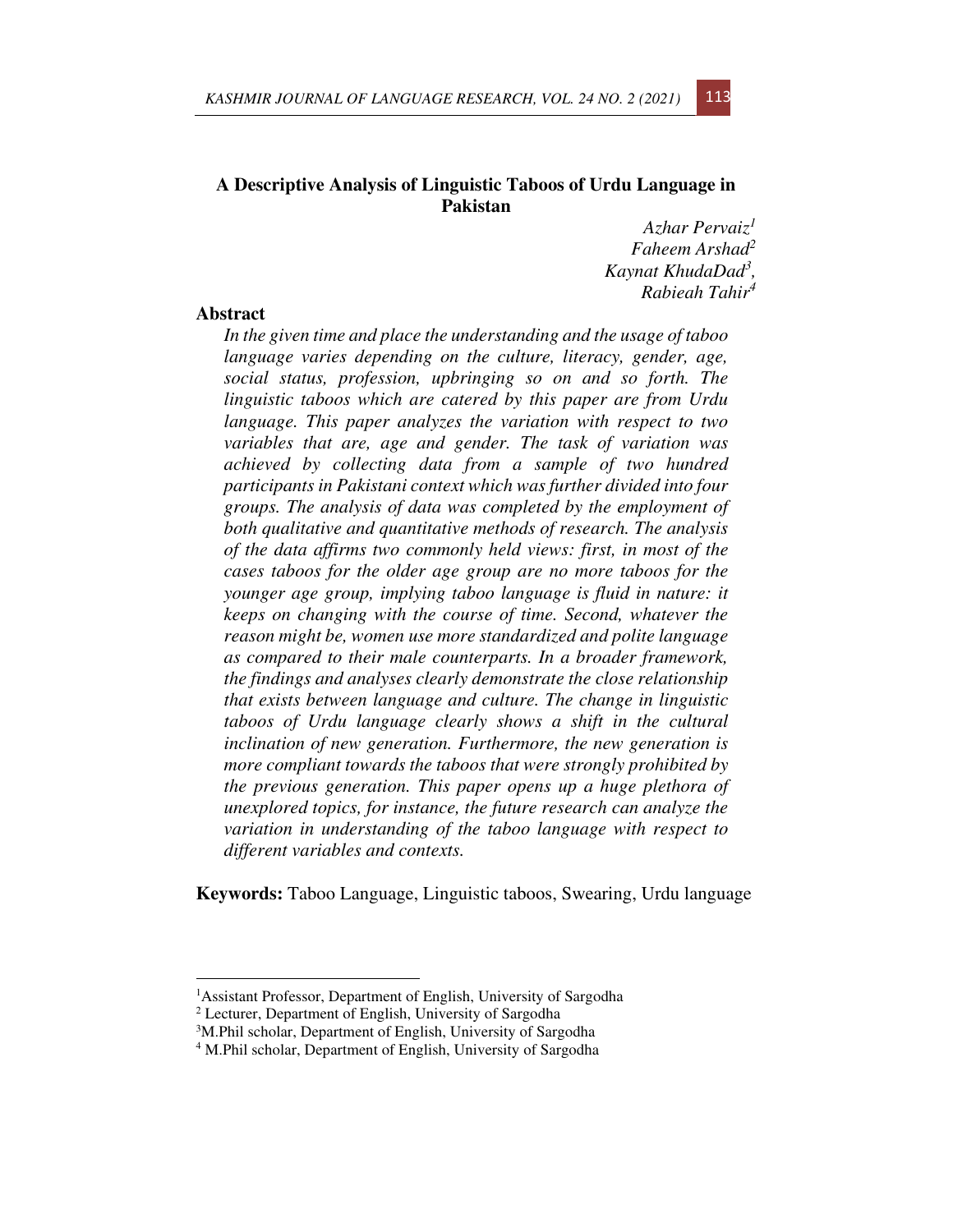In this modern era, when everything in the world is subjected to change with the spread of technology, followed by advancement in the fields of education, agriculture, medicine and many more, changing the mind set of people living in 21st century over the globe. Culture is changing leading to the change in people and their dealings enough to stimulate language change. Saussure (1916) claims that language's response to social change is interlinked to the development, for language is a social product and every society composes itself through language. Our Pakistani society is not far from this development, following the variation in country's norms, values, beliefs, mores and folkways. As Pakistani culture is subjected to these changes so are its linguistic taboos. Trudgill (2000) explains that the most interesting way in which a society impacts its language is through "taboo" case. The following paper is to explore the status of certain linguistic taboos, their change along the generation gap, and the actively influencing factors that are involved in their adaptation.

#### **1.1 Taboo Language**

Language, being the most salient feature of human life, has multifacet aims and functions to perform, be them social, psychological or physical nature-wise. It can be polite and acceptable as well as impolite and unacceptable. In between the two aspects there exists neutral language concept. Language is the reflection of its corresponding culture and society where there is positive language like, that of appraisal and respect; there are also its negative forms including racist and sexist language and the linguistics taboos. Austin (1975) proclaims that language is used to execute functions for people, they use it to make claims, to perform actions. Whereas Gao (2013) affirms that language contains special powers to cure sickness, keep away evils, bring good to oneself and harm to enemies.

## **1.2 Taboos**

In Oxford Advanced Learner's English Chinese Dictionary (2004), taboo refers to cultural or religious custom that curbs people to do, practice or talk about a particular thing, taboo words are considered as offensive and shocking by many people i.e., they involve body, people's race or sex. Taboo words constitute highly emotional and provocative language depending on the context in which it is used. Siddiqui (2003) attests that meaning of taboo in the Western world correlates with Arabian term for taboo that is *haram* (p. 78). According to him, any behavior, verbal or nonverbal is regarded as taboo when it is prevented by societal opinion in a rational or irrational manner. Taboo language consists of words and acts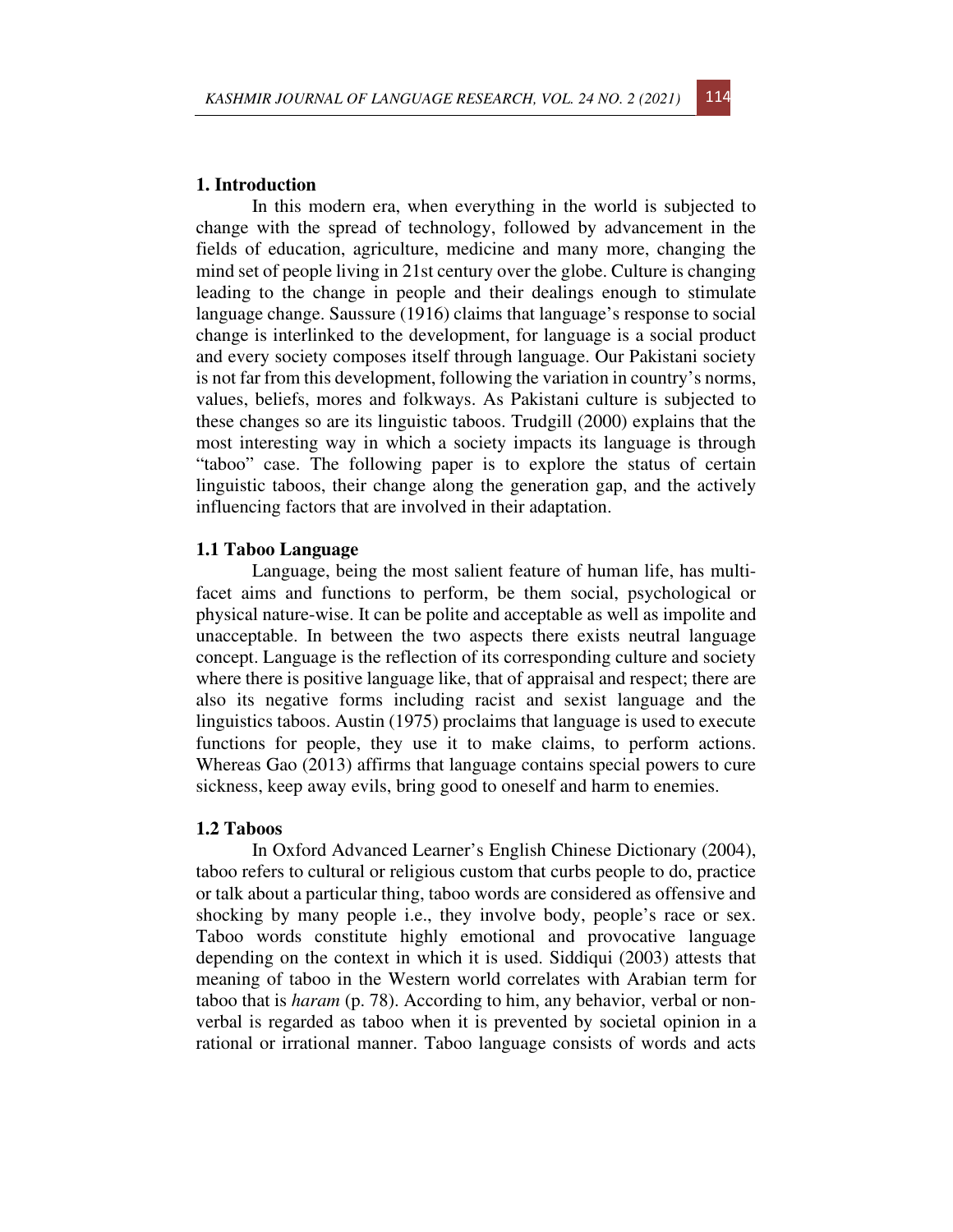which are better to be referred to in roundabout ways (p.153). Campbell (1989) defines verbal abuse as 'negative statements by significant others. Gu (2002) asserts that "Taboo" phenomenon refers to "*holy*" or "*untouchable*" (p. 264). Taboos can be both linguistic and non-linguistic, but this paper restricts itself to the linguistic taboos in Urdu language only. Jay (1992, 2000) determines that the category of taboo words broadly concerns with profanities, vulgarities, sexual terms, social epithets and other insults. According to Heins (2007), taboo words in a language are archaic which include profanity i.e., irreverent speech, and blasphemy i.e., attacks on religion, that are prescribed by religious authorities since biblical times while Gao (2013) discussed various taboos including body excretions, death and disease, sex, four-letter words, privacy, discriminatory language, for example sexist language and racist language.

Stenström (2002) classifies taboo words with respect to purpose, into four categories including expletives, humorous, abusive, and auxiliary taboos. Additionally, Finn (2017) describes that there are five types of taboo words that trigger negative emotions. They are supernatural- invoking fear related to one's religion, bodily secretions and organs stimulating disgust, disease and death to create a sense of dread, disfavored people or ethnicity to evoke hatred, sexuality to evoke revulsion (pp.13-26). The swearing; that is to use taboo words to assert and/ or stress one's opinion, can be planned or spontaneous. In this way, there are two categories of swearing: a) propositional and b) non-propositional. Propositional swearing is swearing by intention. They are used with a proper objective in the mind of the speaker. For example, swearing while joking. Non-propositional swearing is unintentional. The speaker, for example might be swearing when in severe pain. That is considered non-propositional. The user had no objectives to be achieved through it.

## **1.3 Nature and Status of Taboos**

Taboo language being a socio-cultural phenomenon differs from society to society, class to class and age to age. A severe taboo word in a society may not be considered a taboo at all (Yang et al, 2018, pp. 315-324). The strength of the taboo words ranges from mild to extreme (Swan, 2005; Khan & Pervaiz, 2010). According to Khan and Pervaiz (2010), there are two laws governing the general the general dichotomy of taboos, customary laws and religious laws. Further it depends on age, gender, social status, geographical boundaries, norms, laws, mores and conventions in a given speech community. But taboo language is not only associated with lack of decency, most of the times, it is just a matter of convention where the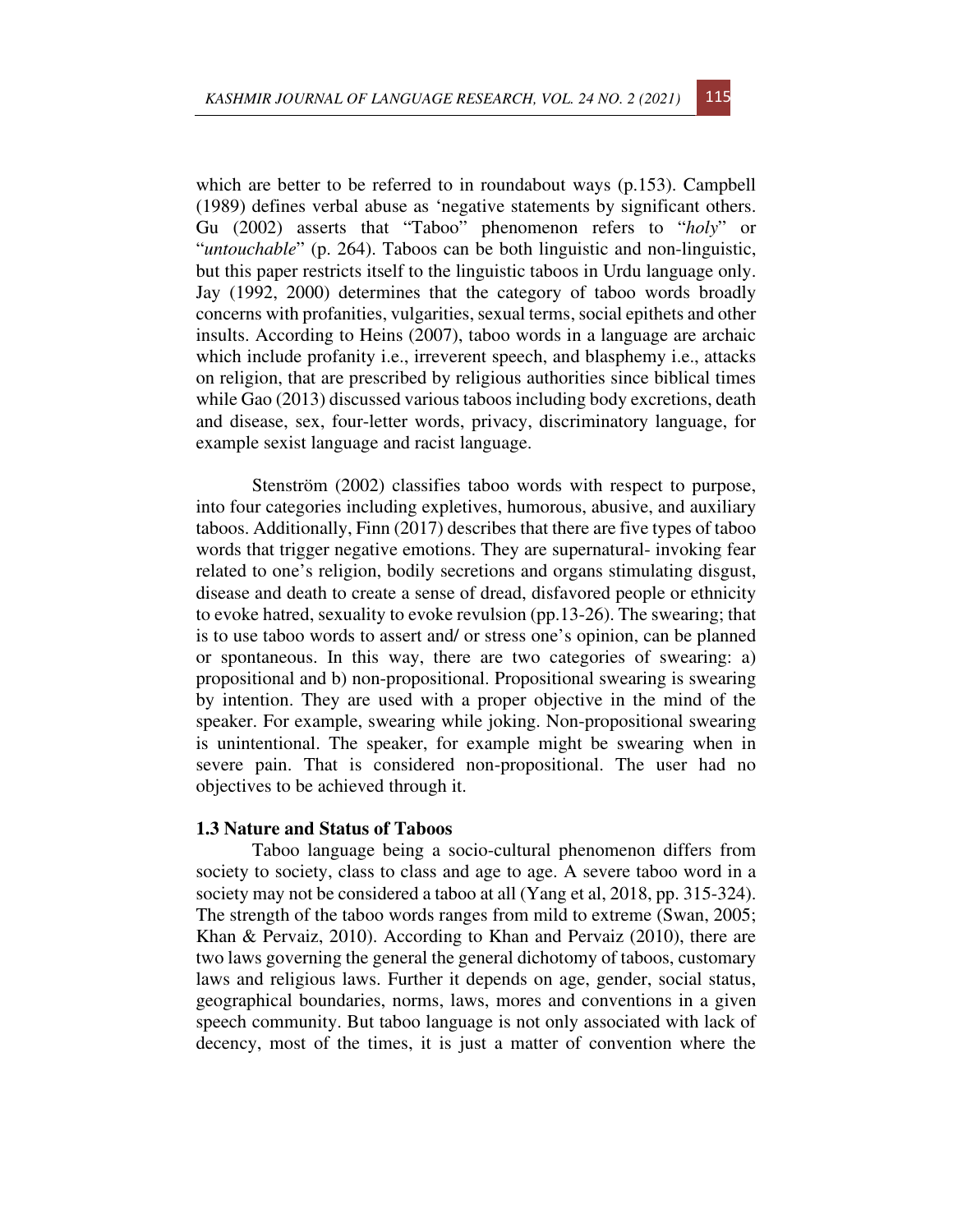normal use of an item in a language is inhibited due to particular social values and beliefs (Trudgill, 1986 p. 28).

## **1.4 Aims and Objectives**

The aims and objectives of the present research are to:

- i. find out the varying Urdu linguistic taboos in different age groups.
- ii. find out the varying Urdu linguistic taboos in different gender groups.
- iii. find out the factors leading to the adaptation of linguistic taboos in Urdu language.
- iv. figure out the varying perspectives in Urdu Language due to age and gender differences.

## **1.5 Research Questions**

The following question will be answered in the data analysis:

- i. What are the variations in Urdu linguistic taboos while studying two different age groups?
- ii. What are the variations in Urdu linguistic taboos while studying two different genders?
- iii. What are the sources of learning Urdu linguistic taboos in Pakistan?
- iv. Do the perspectives about linguistic taboos in Urdu change due to gender and age?

# **2. Literature Review**

A language keeps on changing and the old contents keep on dying along with the trends of the society (Khan & Pervaiz, 2010). This change occurs with the interference of numerous variables like population, social movements, revolutions, religious piety etc. But globalization is seen as one of the major variables tuning and turning this world into a busy spot of deliberately exchanging information, goods and services with them the beliefs, values, cultures and languages (McGee and Wolf, 1991). Language being a dynamic phenomenon is an influential effecter and a significant cause of the changing perceptions of its speakers since it is a commonly accepted fact that the language is the mirror image of its speaker's beliefs and values. Logically enough the language transmutes as do the values and perceptions of its speakers. Taboo language is the most sensitive, hence most reflective of its society (Hughes & Trudgill, 1987 p. 66). Therefore, it holds a central position in the exploration of language-perception bond.

Taboo language has been studied extensively but still most of the areas remain unexplored. This is because this field, as an object of the study,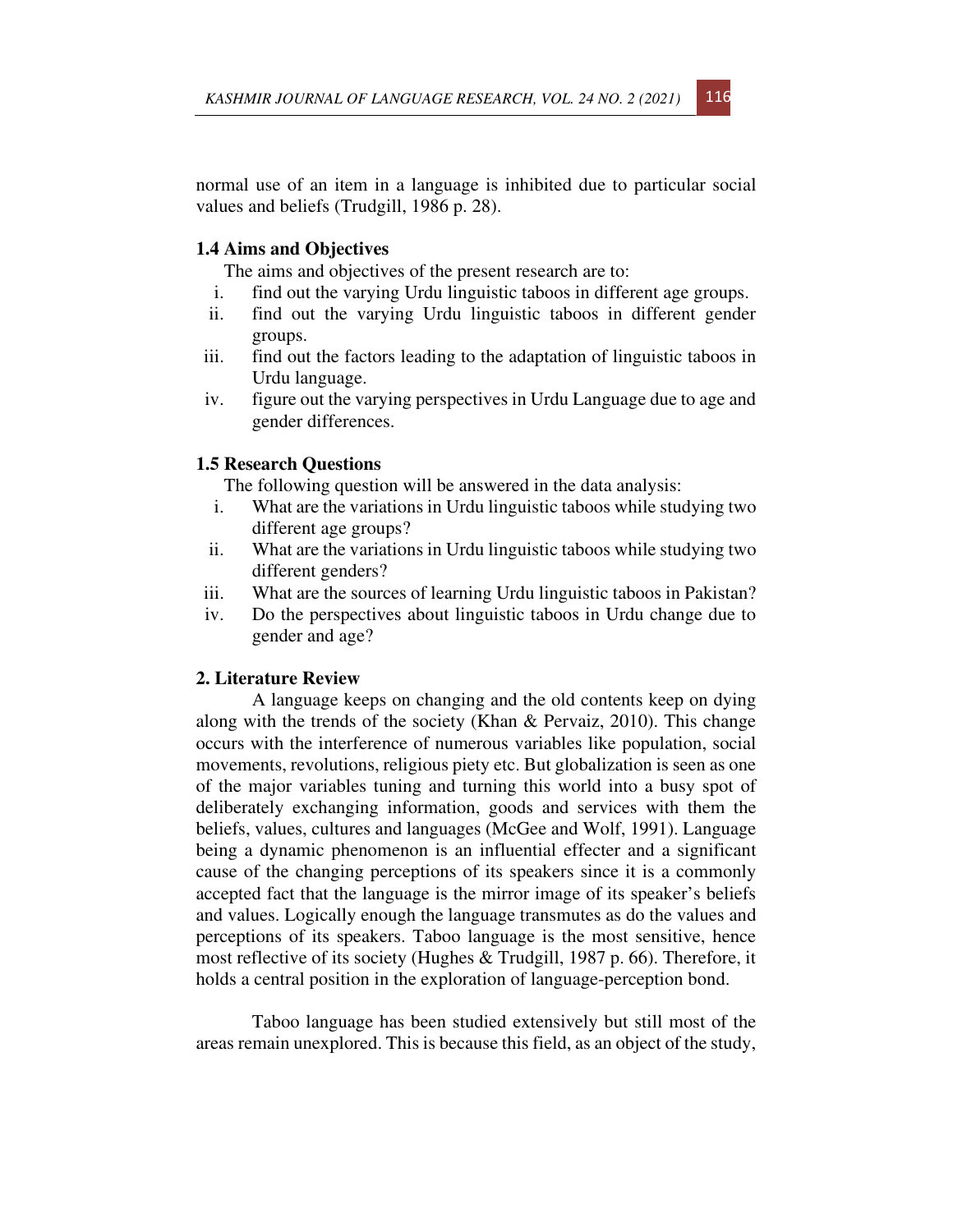faces very significant problems acting as obstacles. Firstly, taboo words are not included in academic studies of language. Further, they are avoided generally as well. Secondly, it is comparatively frequent in spoken language than in the written form. Lastly, it is the lack of corpus resources (Schippers, 2013) but these studies have revealed many interesting facts such as linguistic dynamism, linguistic determinism and the strong relationship that exists between thought and language. As far as the studies reveal, it is a twoway or vice-versa relationship. That is, both have influences over one another.

Euphemism involves the use of linguistic and paralinguistic features to avoid the profane words, violence, offense, embarrassment, and to maintain honor. Taboo language can be fairly avoided by following Grice's maxims. According to Farghal (1994 p.369), Grice's maxims are suitable to illustrate the use of euphemism in majority of Arab dialects.

#### **2.1 Taboo Language and literacy/illiteracy**

In earlier studies of the taboo language, its use has been closely linked with the literacy/illiteracy of the speakers. The uneducated class does not have the access to rich vocabulary so; they are left to use the taboo words. But the researchers criticize it as being too traditional, claiming that the taboo language itself has diversity, involves innovation in lexicon and its choices. Further it has its own morphological and syntactical systems especially when it comes to the swear words.

#### **2.1.1 Linguistic Taboos and Gender**

It was held as a fact that women swore less tending to use the more standardized form of the language as compared to the males. But this view was refuted by the feminist researchers as being stereotyped (Stapleton, 2003; Hughes, 1992; de Klerk, 1991). Hughes (1992) rules out this tradition by saying that stereotyping is more inclined to judge the women's speech according to their sex instead of the aspects such as their economic and class situation. According to her, the working-class women swear more than men. Their language in this case is keeping up with the toughness required of their social situation; the accepted standards have no relevance for these women. They cannot have any social advantage by sticking to prescribed speech for women of a particular society. According to de Klerk (1991), it is the social authority given to a person of any gender which decides the people's verbal abusive behavior. Hence, the use of taboo language depends on the social status of the speaker. Lastly, Beebe (1995), discusses how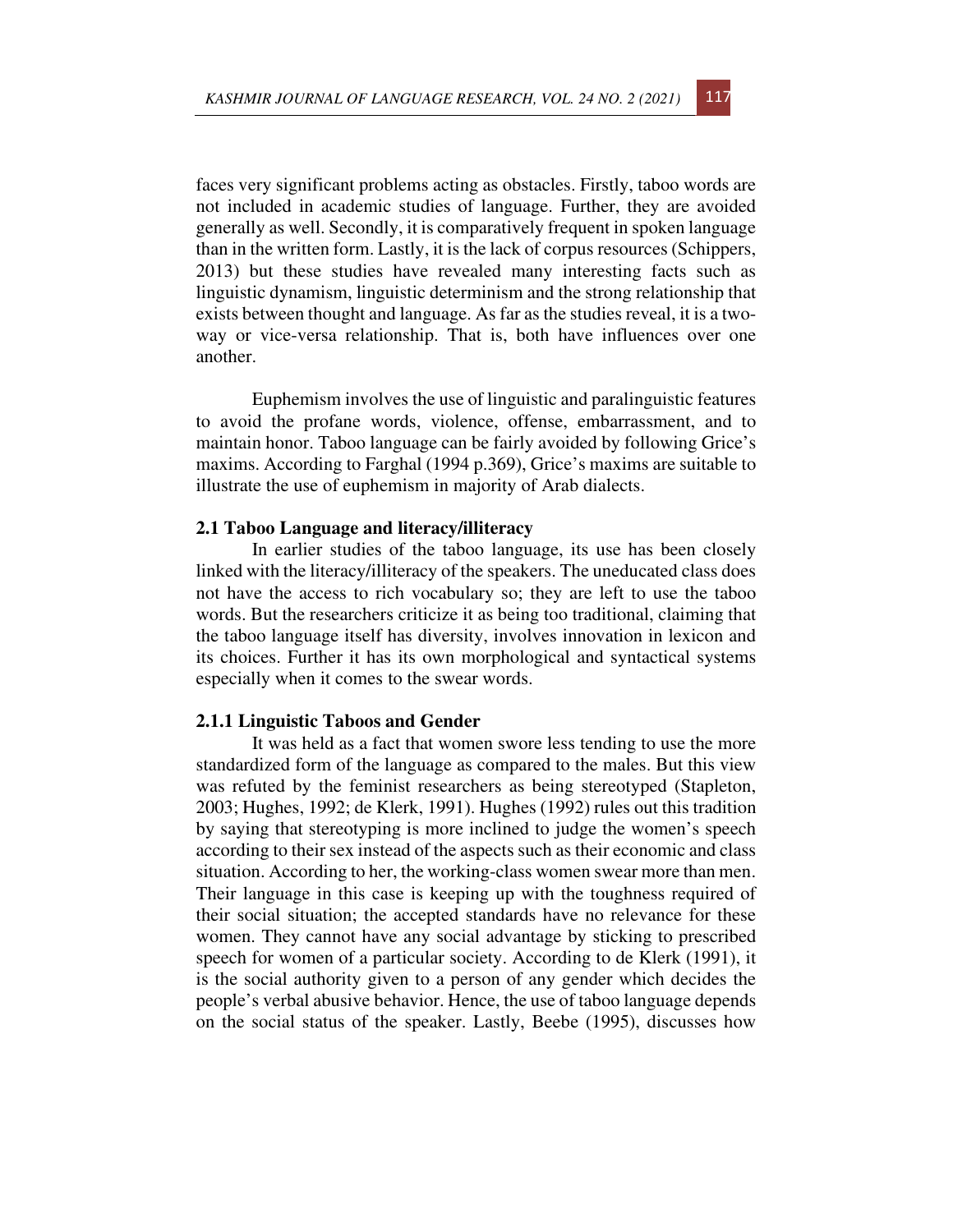people intentionally use rude speech to obtain power or vent negative feelings.

# **2.1.2 Taboo Language and Victimization**

Studies on the effects of verbal abuse reveal that verbal abuse can lead to detrimental and long-lasting effect on the victim's psychological and emotional behavior. The victims are not only children but the adolescents also (Loh et al., 2010). The children who receive verbal abuse more frequently than those of less frequent are more aggressive, antisocial and prone to anxiety, depression, lack of emotional attachment and selfconfidence (Loh et al., 2010). The data on the verbal abuse shows that the victims are unable to recognize the circumstances in which they are abusive; or what constitutes verbal abuse to which they are so frequently being victimized.

#### **2.1.3 Taboo Language and Social Orientation**

Jay & Janschewitz (2008) give just the opposite picture when they claim that swearing is not always impolite since they are used considering socio-cultural orientation of one's relationship with the interlocutor. They also go far as claiming that some swear words are neither impolite nor polite rather neutral or politic in their impacts. Moreover, it is argued a general formula for the impoliteness or inappropriateness cannot be constructed because it depends on the relationship of the interlocutors and the speech practices they negotiate. Swearing indicates informality and euphemism demonstrates formal politeness. The speakers maintain their allegiance, covert prestige, with a certain group through taboo language in spite of the benefits they may have by sticking to the accepted code (Anderson and Trudgill, 1992). And the use of the accepted code in such groups might be seen 'reserved, arrogant, snobbish and artificial' (Ljung 1984, p. 19). Thus, the taboo language consists of a little paradox. A person swears to show intimacy in one place and uses it to show the distance.

#### **2.1.4 Taboo Language and Emotional Expression**

Taboo language can be used for more than social orientation. For example, the speakers deliberately use the taboo words to obtain power or vent negative feelings (Culpeper, Bousfield & Wichmann, 2003; Beebe, 1995). Their property of being highly connotative also makes them most appropriate as the expressions of strong emotions. For example, Jay (1992, 2000) defines swearing as the process of purposefully using the taboo words in order to express one's emotional state. Their meanings in the literal sense are syntactically illogical and meaningless. But their emotional impact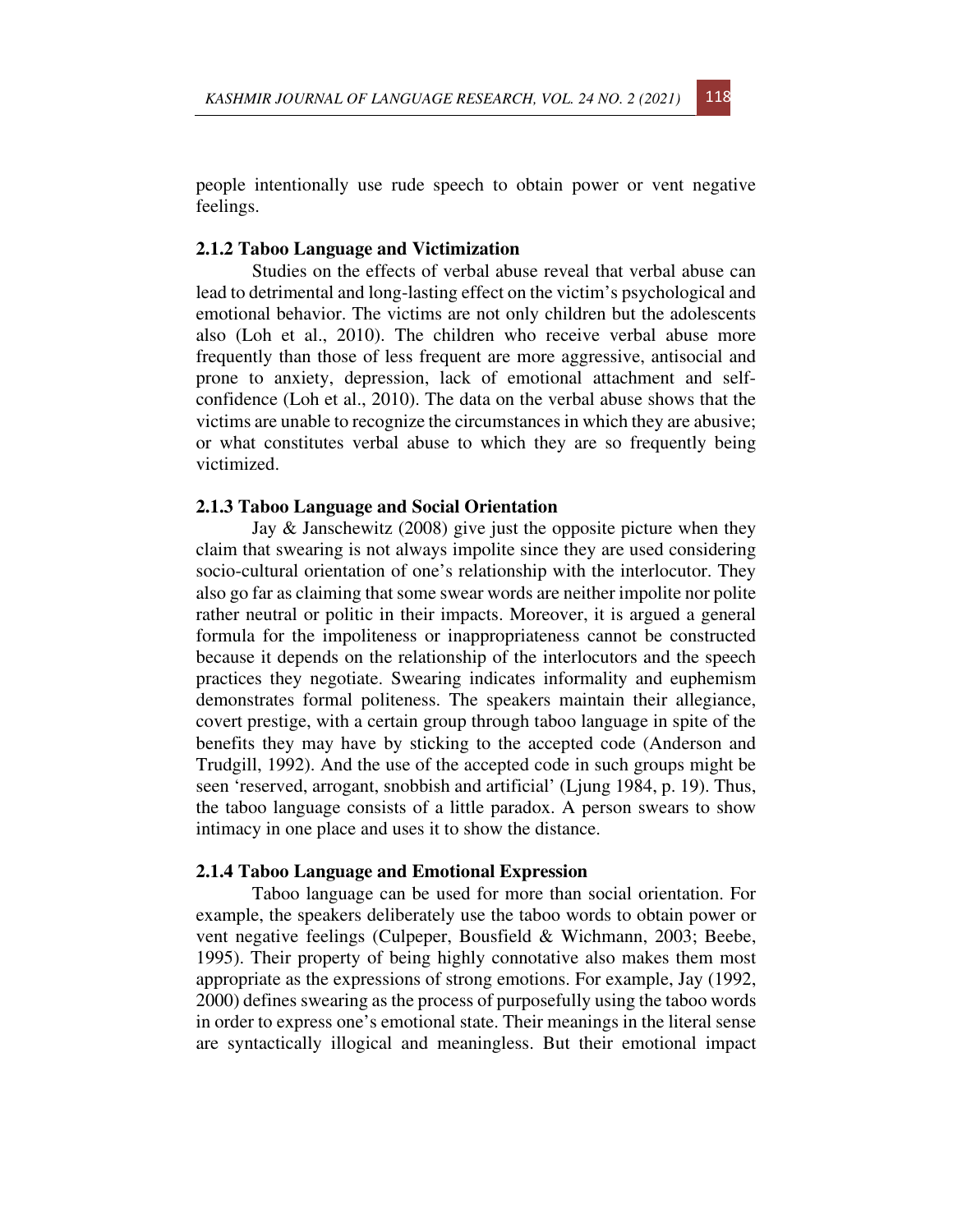depends on one's linguistic experiences and cultural conventions (Jay and Danks 1977, pp. 405-408). The speaker's linguistics experience influences the judgment of likelihood and/or the offensiveness of swearing in a setting (Jay and Janschewitz, 2008, pp. 267-288). Khan & Pervaiz (2010) seem to indicate the transmutation of these experiences when they talk about the birth and death of taboo words.

## **2.1.5 Taboo Language and Morality**

Khan and Pervaiz (2010) state that the taboo language and morality are closely associated. So, the people in order to be moral tend to avoid taboo language and use euphemism instead. Further, the youngers are very frequent in the use of taboo words. Thus, these trends are threatening the morality and the culture of the Pakistani society. Pakistani society done very little in this field. This is perhaps because the people do not feel comfortable telling about their abusive verbalism and they may be easily offended. Further, working in this field is itself considered as vulgar by the general public.

## **3. Methodology**

Data were collected from over 100 respondents who were equally divided into four groups based on their age and gender. In group A, older males and in group B, older females while in group C, younger males and in group D, younger females were placed. The age limit in for groups A and B was set as 45-55 years and for group C and D was set 15-25. The instrument used for the current study is questionnaire with containing 43 close ended questions with dichotomous and trichotomous scales in order to get the thorough understanding and perspective of different members of Pakistani society regarding linguistic taboos, their dynamic nature and respective judgmental values towards them. There is one table of trichotomous scale variables with different focus points. The 19 linguistic taboos in Urdu language are selected as discussed in table nine given in the data analysis section.

Frequencies and percentages of participants of four groups were manually calculated in the separate tables and were further analyzed in the section data analysis and findings. The current study has taken a mixed approach because of its qualitative and quantitative nature.

## **4. Data Analysis**

Data were collected in quantitative form. The questionnaire utilizes dichotomous and trichotomous scale by keeping in view the four objectives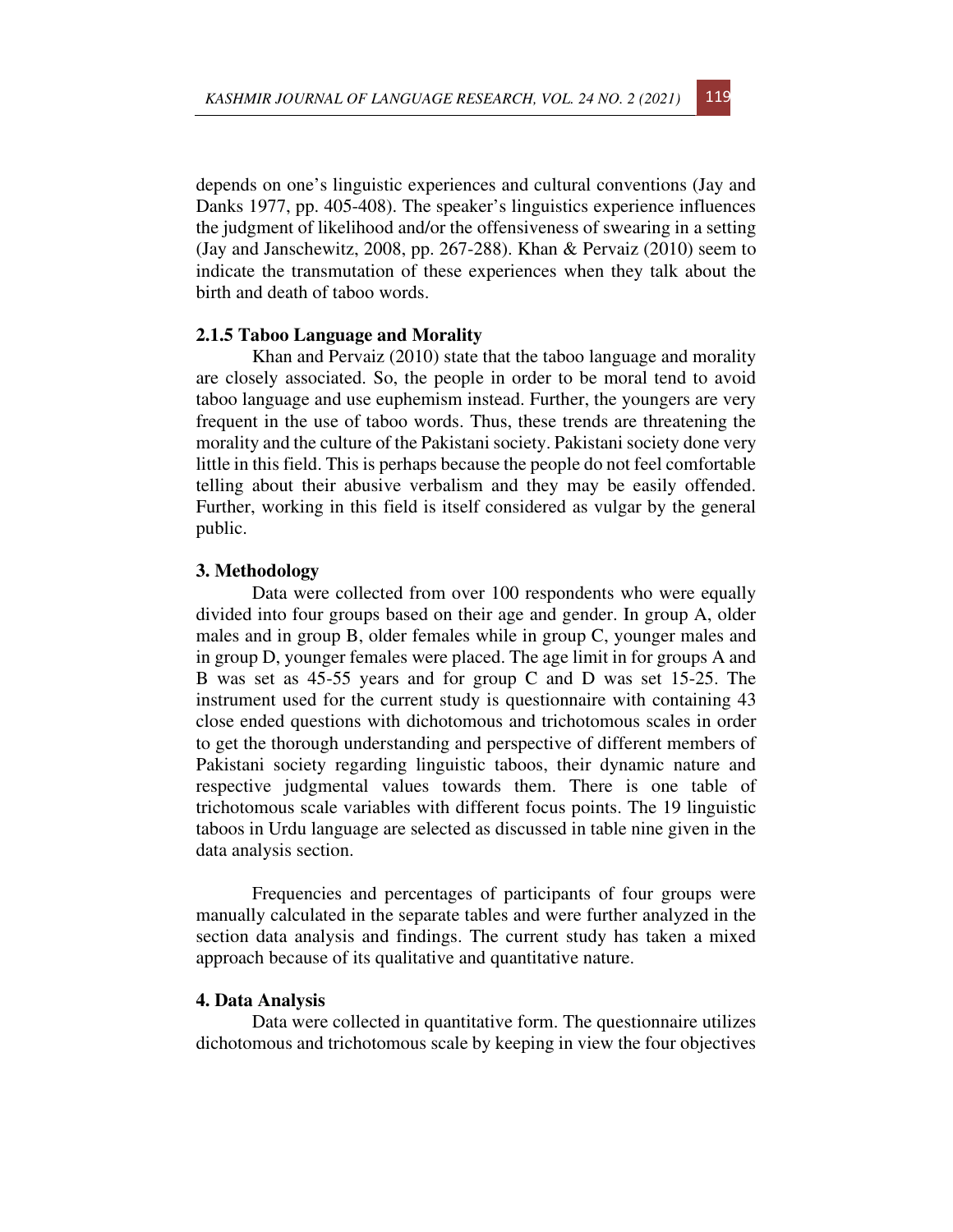of the study. The average answers will help us to constitute solid grounds that will aid in proving the above-mentioned hypothesis. The results extracted from the questionnaire are given below in the form of tables and the questions answered are given in the appendix below.

In table 4.1, average of answers recorded by the twenty-five elder males is given. About 42 % of elder males answered "yes" to the questions given in the dichotomous table. 56% of elder males answered "no" to the questions in the questionnaire.

**Table 4.1: Dichotomous table of quantitative data of elder Male group.** 

| <b>Ouestions</b> | Yes   | No    | Nil  | no. of<br>respondents | total<br>elders<br>male | $%$ of<br>Yes<br>option | $\%$ of no.<br>option | $\mathcal{O}_n$<br>responded |
|------------------|-------|-------|------|-----------------------|-------------------------|-------------------------|-----------------------|------------------------------|
| Average          | 10.60 | 14.03 | 0.35 | 24.64                 | 25                      | 42.42                   | 56.14                 | 98.57                        |

In table 4.2, average of answers recorded by elder male group is given. 25% of elder males answered "yes" to the queries and 50% answered "no" to the queries. Whereas 21% of people answered "rarely" to the questions in the questionnaire.

**Table 4.2: Trichotomous table of quantitative data of elder male group.** 

| <b>Ouestions</b> | <b>Yes</b> | N <sub>0</sub> | NIL. | no. of<br>respondents | total<br>elder<br>males | $\%$<br>of<br>Yes | $\%$<br>of no | $%$ of<br>respondents | respondents<br>marked<br>'rarely' |
|------------------|------------|----------------|------|-----------------------|-------------------------|-------------------|---------------|-----------------------|-----------------------------------|
| Average          | 12.4 5.2   |                | 0.4  | 24.6                  | 25                      | 49.6              | 20.8          | 98.4                  | 28                                |

In table 4.3, average of answers average of answers recorded by the twenty-five elder females is given. About 36.56% of elder females answered "yes" to the questions given in the dichotomous table. 63.71% of elder females answered "no" to the questions in the questionnaire.

# **Table 4.3: Dichotomous table of quantitative data of elder female group.**

| <b>Ouestion</b> | Yes  | Option Option<br>No | Nil  | option no. of total<br>respondents | elder<br>female | option | percentage percentage<br>$\%$ of Yes $\%$ of no.<br>option | percentage<br>$\%$<br>responded |
|-----------------|------|---------------------|------|------------------------------------|-----------------|--------|------------------------------------------------------------|---------------------------------|
| Average         | 9.14 | 15.92               | 0.21 | 25.07                              | 25              | 36.56  | 63.71                                                      | 100.28                          |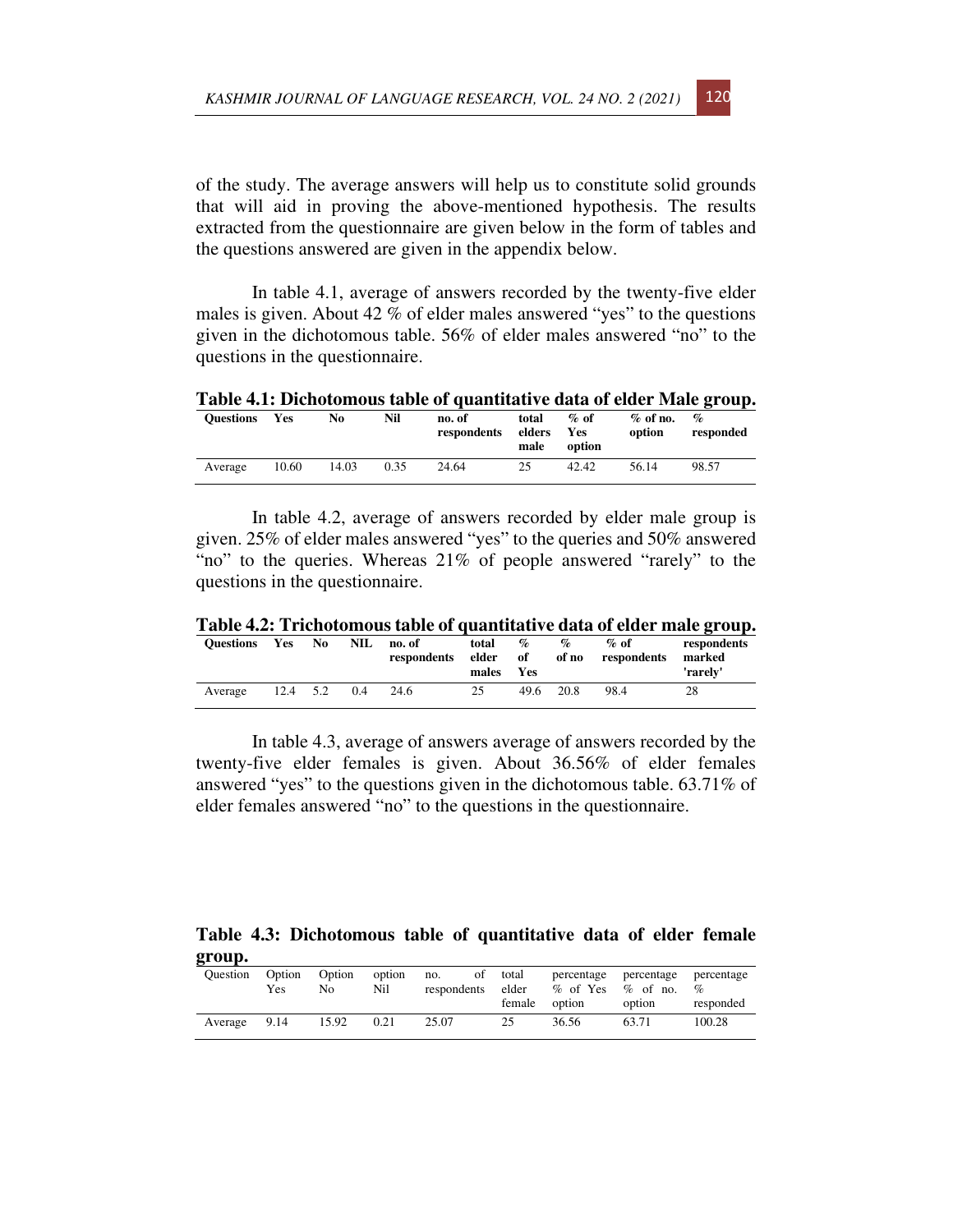In table 4.4, average of answers recorded by elder female group is given. 52.8% of elder males answered "yes" to the queries and 17.6% answered "no" to the queries. Whereas 28% of people answered "rarely" to the questions in the questionnaire.

**Table 4.4: Trichotomous table of quantitative data of elder female group.** 

| <b>Ouestio</b> | Optio | Optio | optio | of<br>no.  | total  | $\%$ | $\%$ |            | % Age of respondent |
|----------------|-------|-------|-------|------------|--------|------|------|------------|---------------------|
| n              | n     | n     | n     | respondent | elder  | of   | of   | respondent | s marked            |
|                | Yes   | No    | NIL   | s          | female | Yes  | no   |            | 'rarely'            |
|                |       |       |       |            |        |      |      |            |                     |
| Average        | 13.2  | 4.4   | 0.4   | 24.6       | 25     | 52.  | 17.6 | 98.6       | 28                  |
|                |       |       |       |            |        |      |      |            |                     |

In table 4.5, average of answers recorded by the twenty-five young males is given. About 65.75% of elder males answered "yes" to the questions given in the dichotomous table. 34.24% of elder males answered "no" to the questions in the questionnaire.

**Table 4.5: Dichotomous table of quantitative data of young male group.** 

| <b>Ouestion</b> | Option | Option | option | no. of total percentage percentage percentage |      |                                                     |        |                   |
|-----------------|--------|--------|--------|-----------------------------------------------|------|-----------------------------------------------------|--------|-------------------|
|                 | Yes    | No.    | Nil    |                                               | male | respondents young $\%$ of Yes $\%$ of no.<br>option | option | $\%$<br>responded |
| Average         | 16.28  | 8.5    | 0.21   | 24.78                                         | 25   | 65.75                                               | 34.24  | 99.14             |

In table 4.6, average of answers recorded by young male group is given. 46.4% of elder males answered "yes" to the queries and 18.4% answered "no" to the queries. Whereas 33.6% of people answered "rarely" to the questions in the questionnaire.

|         |       |       |       |            |    |       |      |      |            |    | Table 7.0. THenotomous table of quantitative uata of voung male group |
|---------|-------|-------|-------|------------|----|-------|------|------|------------|----|-----------------------------------------------------------------------|
| Ouestio | Optio | Optio | optio | no.        | οf | total | $\%$ | $\%$ | %          | Of | respondent                                                            |
| n       | n Yes | n No  | n NIL | respondent |    | voun  | Of   | Of   | respondent |    | marked<br>S                                                           |
|         |       |       |       |            |    |       | Yes  | no   |            |    | 'rarely'                                                              |
|         |       |       |       |            |    | males |      |      |            |    |                                                                       |
| Average | 11.6  | 4.6   | 0.4   | 24.6       |    | 25    | 46.  | 18.4 | 98.4       |    | 33.6                                                                  |
|         |       |       |       |            |    |       | 4    |      |            |    |                                                                       |

**Table 4.6: Trichotomous table of quantitative data of young male group** 

In table 4.7, average of answers recorded by the twenty-five young females is given. About 53.28% of elder males answered "yes" to the questions given in the dichotomous table. 45.28% of elder males answered "no" to the questions in the questionnaire.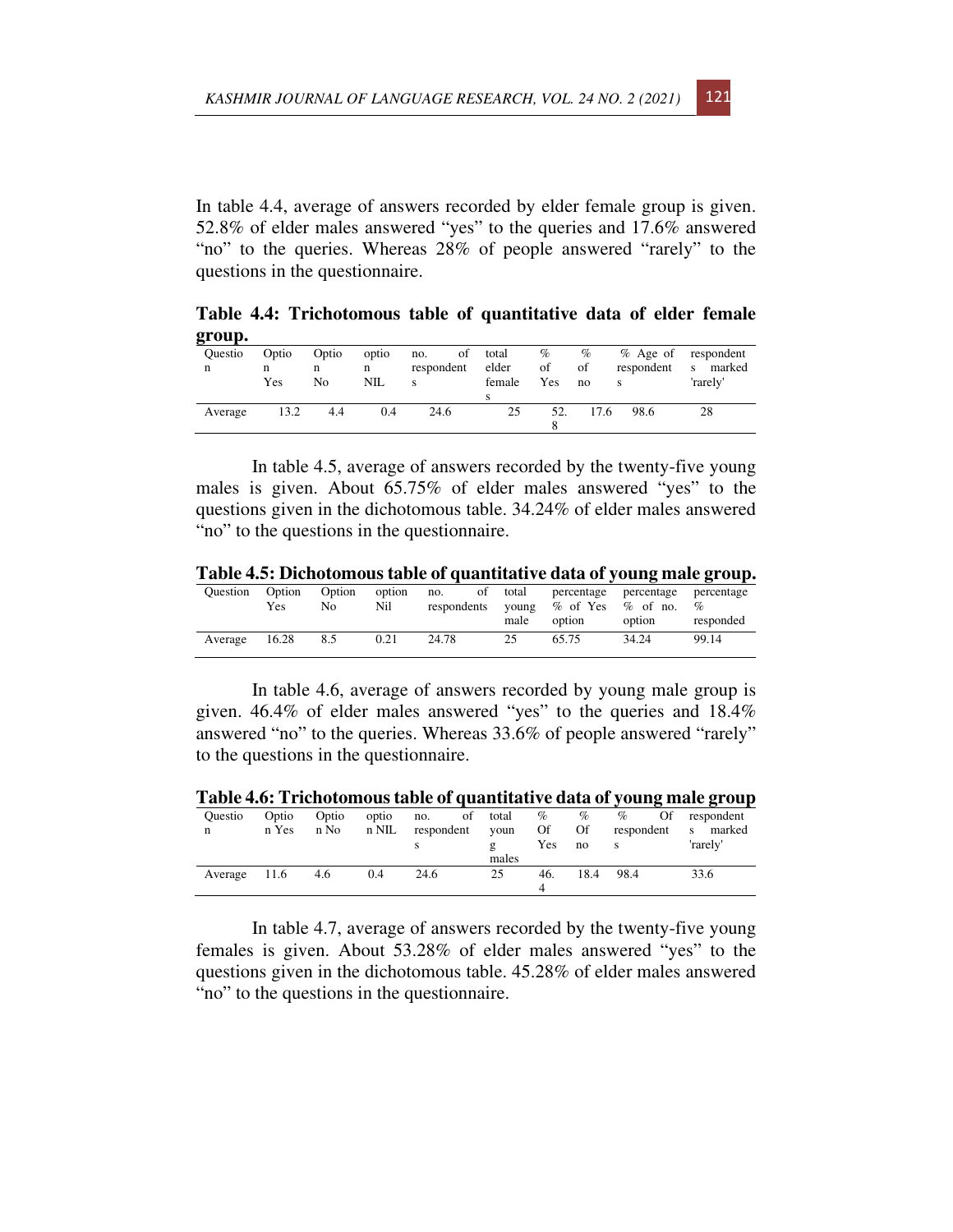**Table 4.7: Dichotomous table of quantitative data of young female group.** 

| <b>Ouestion</b> | Option<br>Yes | Option<br>No | option<br>Nil | - of<br>no.<br>respondents | total  |        |        | $%$ Age $%$ Age $%$ Age of<br>young of Yes of no. responded |
|-----------------|---------------|--------------|---------------|----------------------------|--------|--------|--------|-------------------------------------------------------------|
|                 |               |              |               |                            | female | option | option |                                                             |
| Average         | 13.46         | 11.32        | 0.25          | 24.78                      | 25     | 53.85  | 45.28  | 99.14                                                       |

In table 4.8, average of answers recorded by young female group is given. 26.4% of elder males answered "yes" to the queries and 28.8% answered "no" to the queries. Whereas 43.2% of people answered "rarely" to the questions in the questionnaire.

**Table 4.8: Trichotomous table of quantitative data of young female group** 

| <b>Ouestion</b> | <b>Yes</b> | N <sub>0</sub> | NIL. | no.<br>respondents | of total<br>voung<br>females | $\%$<br>оf<br><b>Yes</b> | $\%$<br>of<br>No | $%$ of<br>respondents | respondents<br>marked<br>'rarelv' |
|-----------------|------------|----------------|------|--------------------|------------------------------|--------------------------|------------------|-----------------------|-----------------------------------|
| Average         | 6.6        | 7.2            | 0.4  | 24.6               | 25                           | 26.4                     | 28.8             | 98.4                  | 43.2                              |

# **4.1 Analysis**

We have taken percentages from above displayed tables and sketched average values to sort out our objectives. By taking average values we have drawn two following comparative analysis:

#### **4.1.1 Comparative analysis of the Taboos**

While comparing elder males and females with younger males and females we came up with following investigation:

EM= elder males, EF=elder females, YM=younger males, YF=younger females

**Table 4.9: Percentages of yes and no answers** 

| Table 4.7. I creentages or yes and no answers                 |                            |                               |                                        |                           |                            |                           |                            |                        |
|---------------------------------------------------------------|----------------------------|-------------------------------|----------------------------------------|---------------------------|----------------------------|---------------------------|----------------------------|------------------------|
| <b>Type of Taboos</b>                                         | $%$ Age<br>of yes<br>in EM | $\%$<br>Age of<br>no in<br>EM | $\overline{\%}$ Age<br>of yes<br>in EF | $%$ Age<br>of no in<br>EF | $%$ Age<br>of yes<br>in YM | $%$ Age<br>of no in<br>YM | $%$ Age<br>of yes<br>in YF | $%$ Age of<br>no in YF |
| Use of Swearing                                               | 11                         | 82                            | 10                                     | 88                        | 65                         | 34                        | 38                         | 62                     |
| Use of Cross                                                  | 32                         | 68                            | 16                                     | 84                        | 76                         | 24                        | 60                         | 40                     |
| language taboos<br>Use of abusive<br>words                    | 24                         | 76                            | $\overline{4}$                         | 96                        | 20                         | 80                        | $\overline{4}$             | 96                     |
| Singing songs in<br>front of elders<br>and opposite<br>gender | 24                         | 76                            | 22                                     | 78                        | 54                         | 46                        | 52                         | 48                     |
| Talking about<br>marital choices<br>in front of<br>parents    | 32                         | 60                            | $\overline{4}$                         | 96                        | 50                         | 50                        | 32                         | 64                     |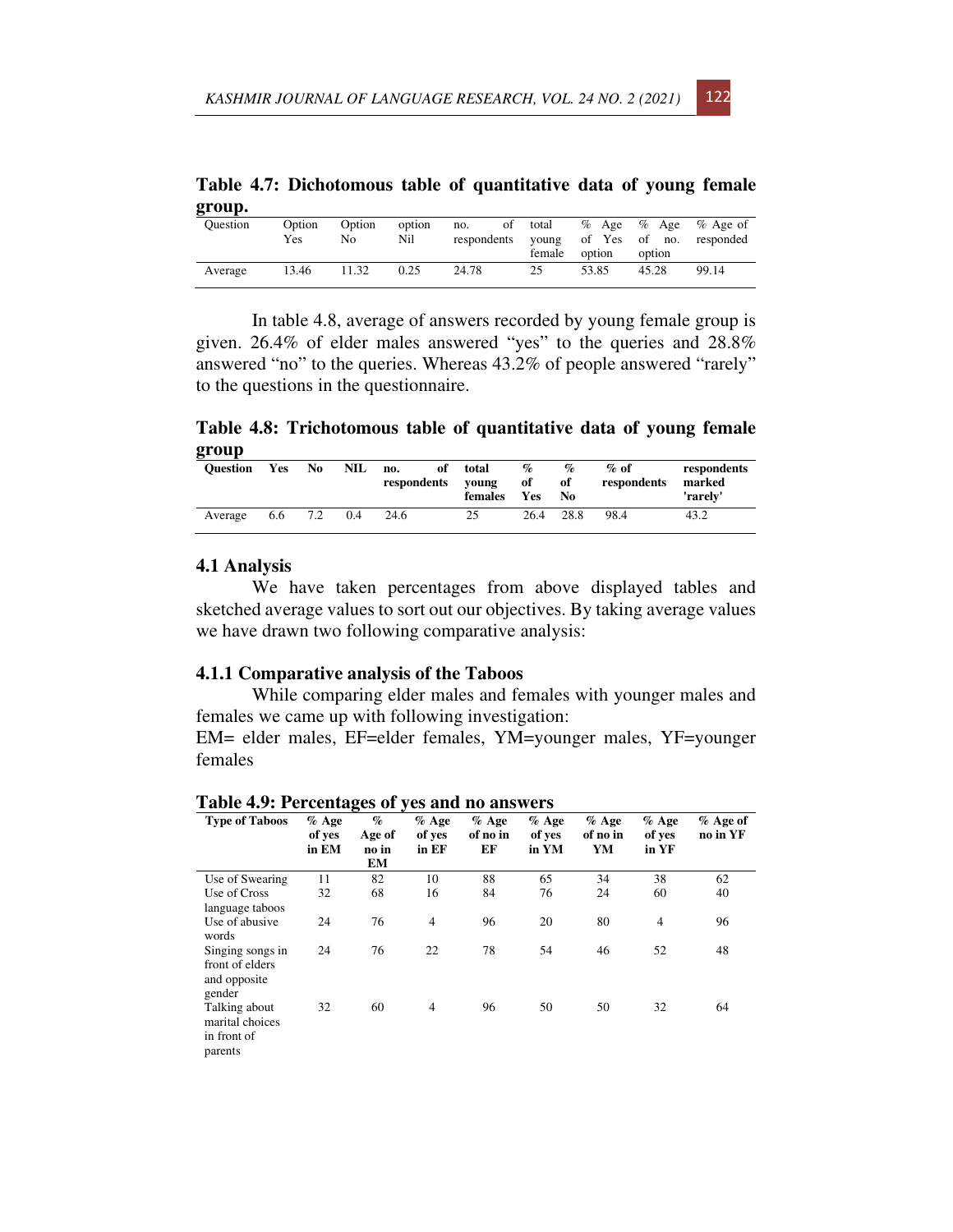| Violating                                                                           | 20               | 80  | 32               | 64  | 75 | 25             | 40               | 60  |
|-------------------------------------------------------------------------------------|------------------|-----|------------------|-----|----|----------------|------------------|-----|
| privacy<br>Showing<br>affection in                                                  | 24               | 72  | 16               | 80  | 56 | 44             | 20               | 80  |
| public<br>Discussing<br>sensitive topics<br>sex, transgender                        | 48               | 52  | 28               | 72  | 60 | 40             | 40               | 60  |
| etc. in public<br>Discussing<br>sensitive topics<br>like death, sex<br>etc. without | 88               | 12  | 92               | 8   | 92 | 8              | 92               | 8   |
| euphemism<br>Calling teachers<br>by name                                            | $\boldsymbol{0}$ | 100 | $\overline{4}$   | 96  | 32 | 68             | $\boldsymbol{0}$ | 100 |
| Use of word<br>vaar                                                                 | 44               | 56  | 20               | 80  | 96 | $\overline{4}$ | 84               | 16  |
| Making sexual<br>jokes                                                              | 12               | 76  | 16               | 80  | 68 | 32             | 40               | 60  |
| Making fun of<br>physical                                                           | 16               | 84  | 16               | 80  | 68 | 32             | 40               | 60  |
| appearance<br>Opening up<br>about personal<br>opinion in front                      | 48               | 52  | 28               | 72  | 60 | 40             | 40               | 60  |
| of father<br>Talking in high<br>pitch in the<br>presence of                         | 12               | 88  | $\boldsymbol{0}$ | 100 | 72 | 28             | 36               | 64  |
| elders<br>Talking to<br>fiancé                                                      | 40               | 60  | 48               | 52  | 64 | 36             | 32               | 68  |
| Calling spouse<br>by name                                                           | 20               | 80  | 20               | 80  | 48 | 52             | 24               | 76  |
| Openly talking<br>of social media<br>scandals in front                              | 44               | 56  | 20               | 80  | 96 | $\overline{4}$ | 84               | 16  |
| of parents<br>Use of abusive<br>language by<br>religious people.                    | 16               | 84  | 12               | 88  | 96 | $\overline{4}$ | 52               | 48  |

The table 4.9 contains percentages of selected taboos in the 4 groups are explained in this table which show a comparative change in the percentages both with respect to age as well as gender.

# **4.1.2 Use of Swearing**

The linguistic taboos such as swearing words (like Shit, Damn) in Urdu language is definitely more prevalent in younger groups as compared to elders as it is 11% in elder males, 10% in elder females but the percent is nearly six times in younger males 65% and three times in younger females 38%. Moreover, the prohibition level has also decrease by 20% in the younger groups and usage of the swearing words have become more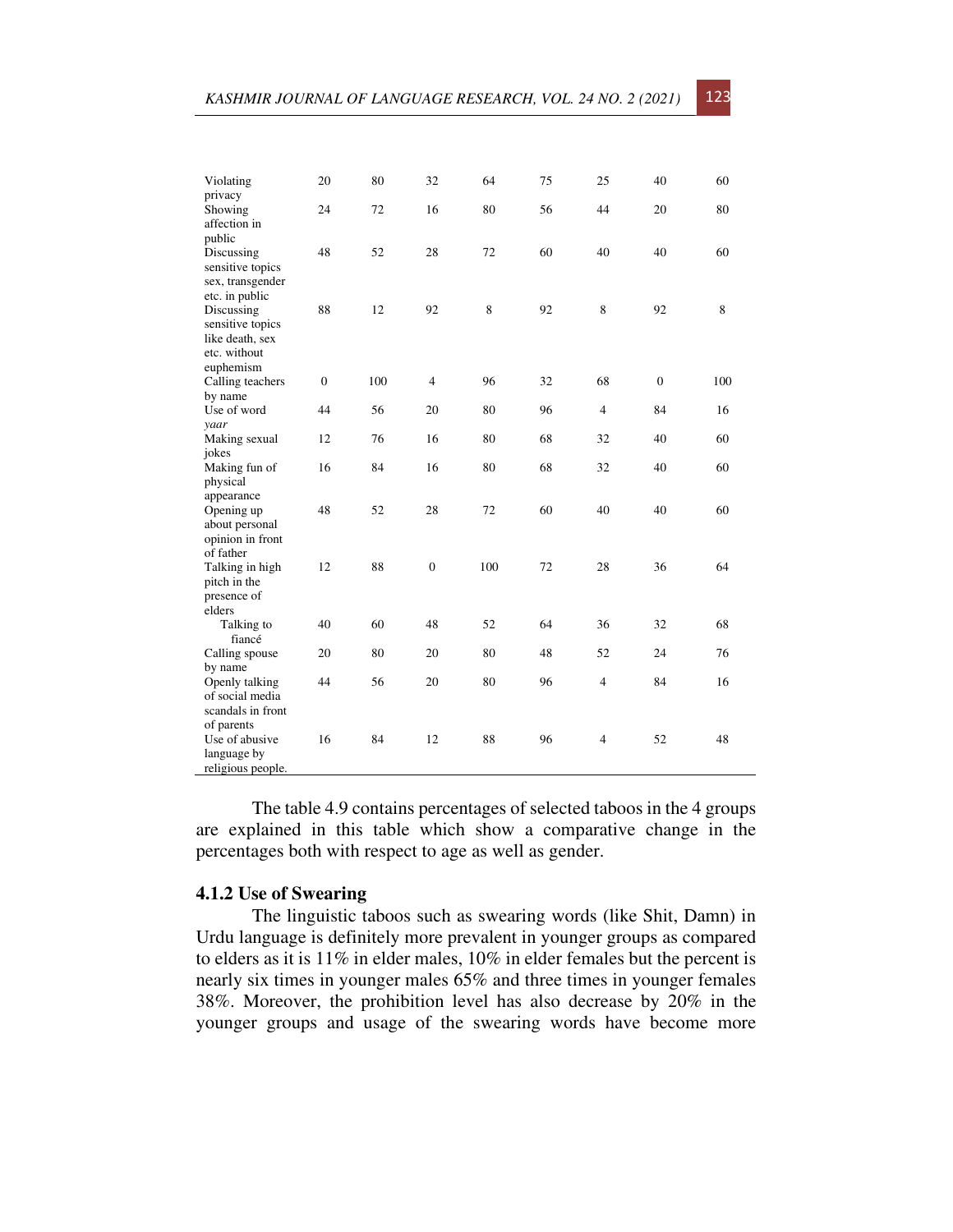

#### **4.1.3 Use of Cross linguistic taboos**

These are the linguistic taboos in Urdu which are incorporated from other varieties and languages such as Punjabi, Saraiki, Hindko and other languages. These linguistic taboos also show a strong bifurcation among the younger group and the elder group like only 32% of the elder males and 16% of elder females use cross language taboos whereas 76% of younger males and 60% younger females use cross language taboos. This difference may also reflect that the gender discrimination among taboo language is also decreasing with the passing generation as elder females use 16% of linguistic taboos whereas younger females use 60%. Also, the younger male group excessively uses these linguistic taboos as compared to elder males.

## **4.1.4 Use of abusive words**

These are the linguistic taboos in Urdu where verbal abuse is highly incorporated to insult the other persons. These linguistic taboos are comparatively more abundant in elder males 24% and younger males 20% as the use of this taboo remains the same in both elder and younger females i.e. 4%. The data clearly show that due to social exposure, the Pakistani males either younger or elder are more prone to use the abusive words as compared to females who are excessively residing inside the houses but if we look at the age difference variables, the younger men use less abusive language i.e. 20% as compared to elder men which is 24%.

#### **4.1.5 Singing in front of the elders**

In Pakistani culture singing songs in front of elders or opposite gender has been a linguistic taboo but this taboo is also weakening out with the passing generations. As the data show, the elder males i.e. 24%, elder females are 22% whereas younger males are 54% and younger females make 52%. However, this linguistic taboo shows a little less discrimination i.e. 2% on the basis of gender in the male and female groups. However, the same cannot be said about the age variable as the difference is more than 40% in the elder and younger groups.

#### **4.1.6 Talking about marital choices**

Although, talking about the marital choices is surely important for both males and females, but in context of Pakistani society this is still a linguistic taboo in majority of the households. However, this linguistic taboo has been diminishing with the new generation. For instance, 32%

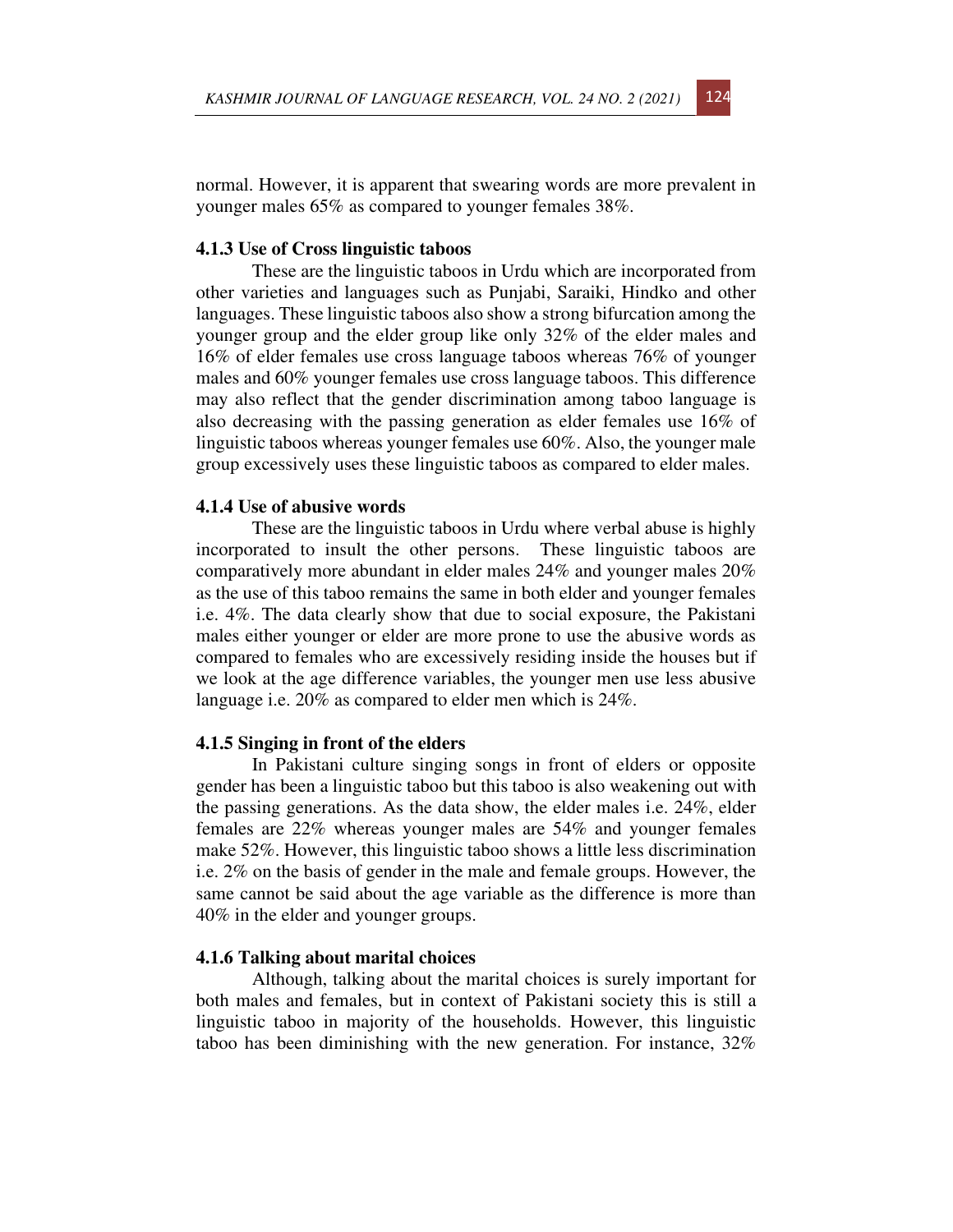elder males, 4% elder females talk about these choices whereas 50% younger males and 32% younger females talk about it. The data clearly show that elder groups considered it a taboo, but the influence is clearly decreasing in the younger generation. The gender difference in the linguistic taboo is also apparent as talking about marital choices is more prevalent in males as compared to females of the Pakistani society.

#### **4.1.7 Violating privacy**

These are the linguistic taboo in Urdu where choices of words are violating the privacy of another person. These taboos are also becoming part of the language day by day and effect of linguistic taboo is definitely decreasing in the society. As the data shows, 20% of elder males, 32% of elder females, 75% of younger males and 40% of younger females uses these linguistic taboos. The difference is apparent more in males as compared to females as the difference is of 55%.

#### **4.1.8 Showing affection in public**

These linguistic taboos in Urdu language are more apparent in male groups as compared to the female groups. For instance, 24% elder males, 16% elder females, 54% younger males and 20% younger females use these taboos. The age difference is excessively shown in the male groups where there is a difference of 32%, which means that the linguistic taboo is relatively diminishing in the society, however the same cannot be said about the females. Although, the data clearly shows that males are given more liberty to express affection in public as compared to females.

#### **4.1.9 Discussing sensitive topics in public**

These linguistic taboos are also slowly diminishing as the younger groups are excessively using these taboos in daily life as compared to the elder generation. For example, the use of these linguistic taboos is in elder males 48%, elder females 28%, younger males 60% and younger females 40%. The data reflects the gender difference as well as the age difference in the groups. Younger groups are using these taboos more as compared to elder groups. Whereas female groups are using these taboos less as compared to male groups.

#### **4.1.10 Discussing sensitive topics**

The level of euphemism while discussing sensitive taboos is same in the female groups and younger males with 92%, however the elder males are less prone to use euphemism with 88% than the other three groups. This also shows that Urdu language speakers are more prone to use euphemism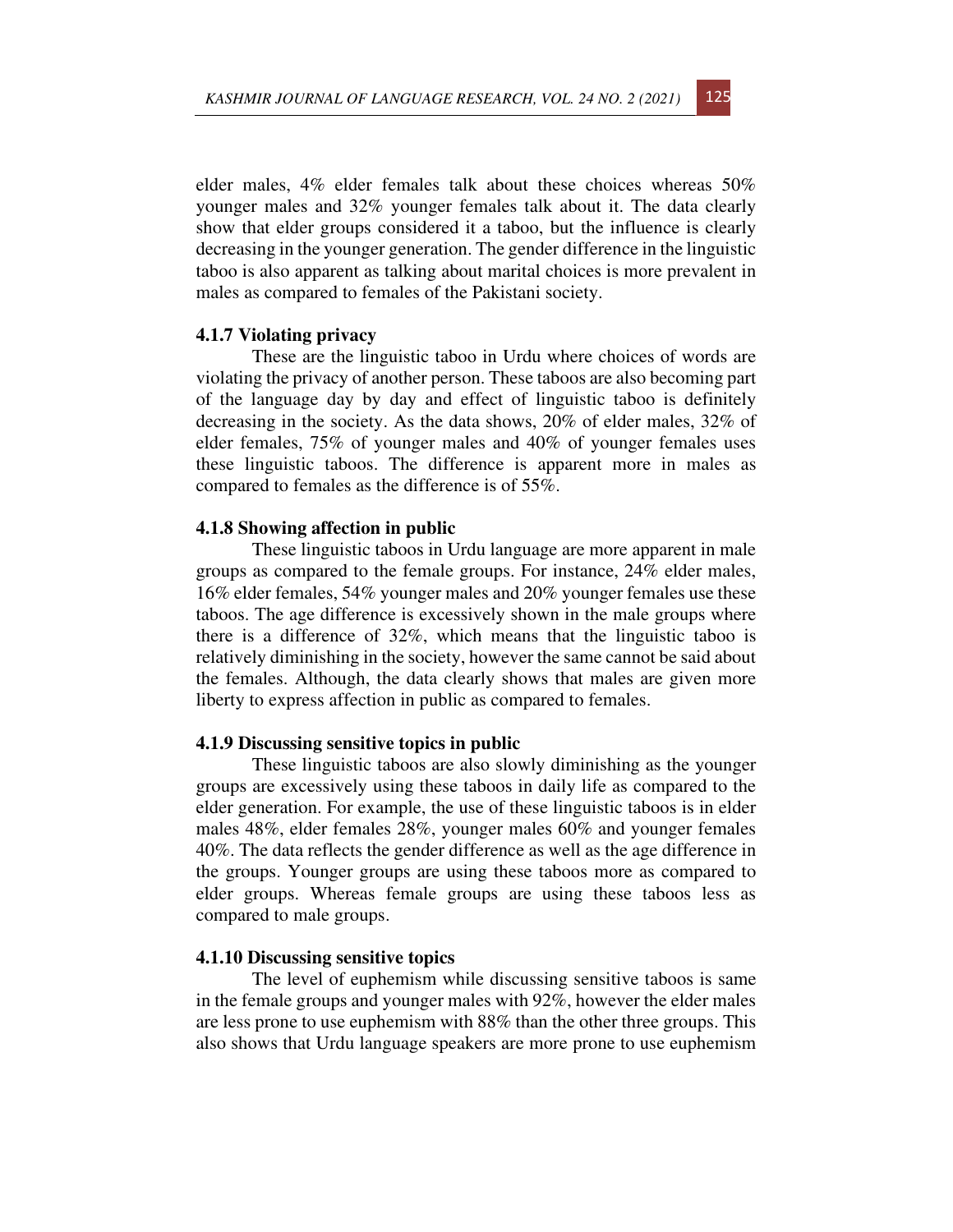when talking about sensitive issues, which also signifies that some linguistic taboos are still the same in elder and younger groups.

#### **4.1.11 Calling teachers by name**

This linguistic taboo clearly reflects a drastic change in taboos in Urdu language. Not a single elder males and younger females uses this taboo, whereas elder females (4), and younger males (32%). This linguistic taboo has been clearly diminishing in the male groups with the passing generation.

#### **4.1.12 Use of Urdu word** *Yaar*

Using word *yaar* is a linguistic taboo in Urdu language where 44% elder males, 20% elder females, 96% younger males and 84% younger females use this linguistic taboo. This taboo has been clearly diminishing with the passing generation and the adaptation is quite apparent in the data, moreover, male groups are more prone to use this taboo as compared to female groups.

#### **4.1.13 Making sexual jokes**

Making sexual jokes is a serious linguistic taboo in Urdu language. As elder males 12%, elder females 16%, younger males 68% and younger females 40% use these taboos. The data shows that younger males use these taboos more as compared to younger females, similarly elder females use these taboos more as elder males. The younger groups however use these taboos more as compared to elder groups.

#### **4.1.14 Making fun of physical appearance**

These taboos are more prevalent in younger groups as compared to elder groups and males use these kind of taboos more as compared to females. As 16% elder males, 16% elder females, 68% younger males and 40% younger females uses these taboos.

#### **4.1.15 Saying personal opinion in front of parents**

This linguistic taboo is more prevalent in male groups as compared to female groups, moreover the linguistic taboos is abundantly used by younger groups as compared to elder ones. As 48% elder males, 28% elder females, 60% younger males, and 40% younger females use this linguistic taboo. The choice of sharing one's opinion in front of father is excessively given to males as compared to females in Pakistani society.

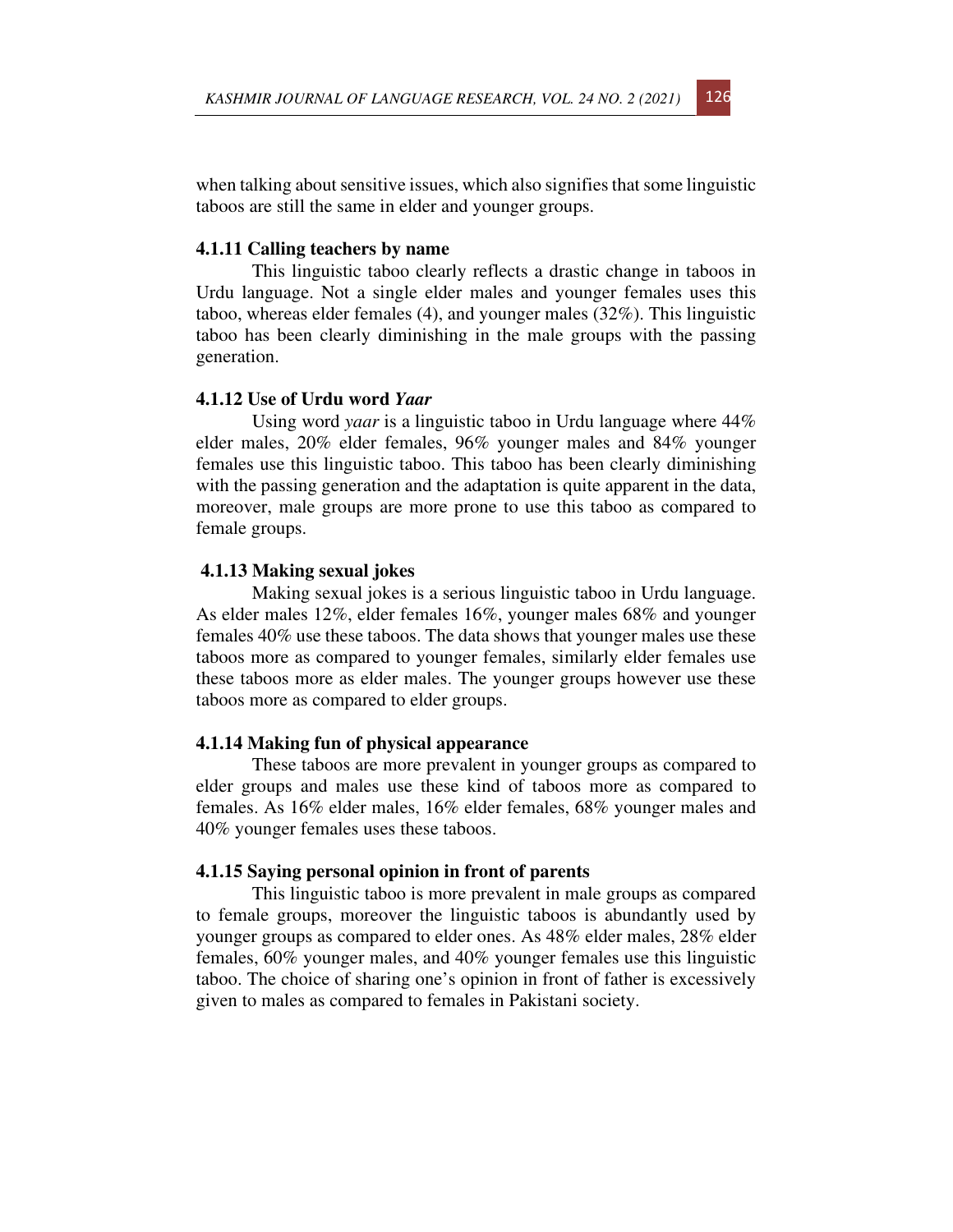# **4.1.16 Talking in high pitch**

Talking in a high pitch in presence of elder is a serious linguistic taboo in Urdu language. This taboo is used by 12% elder males, 0% elder females, 72% younger males and 36% younger females. the data clearly shows that male groups use this taboo more as compared to females and elder groups use this taboo less as compared to younger groups. This is strong evidence of diminishing of linguistic taboos in Urdu language with passing generation.

#### **4.1.17 Talking to fiancé**

40% of elder males, 48% elder females, 64% younger males and 32% of younger males use the linguistic taboo of talking to their fiancé. The data shows that the taboo is clearly diminishing in the younger groups as they are prone to its use. On the other hand, male groups use this taboo more as compared to female groups.

#### **4.1.18 Calling spouse by name**

20% elder males, 20% elder females, 48% younger males, and 24% younger females call their fiancé by their name which is a linguistic taboo in Urdu language. The elder group is less prone to use this taboo as compared to younger groups. Moreover, males are more prone to use this taboo as compared to females.

### **4.1.19 Talking of social media scandals**

So far as the question of talking on social media is concerned, 44% elder males, 20% elder females, 96% younger males and 84% younger females openly talk about social media in front of their parent. The data shows that younger groups are more prone to this taboo as compared to elder groups. Moreover, males are more abundantly using this taboo as compared to females.

#### **4.1.20 Use of abusive language**

The question of abusive language is also of importance where 16% elder males, 12% elder females, 96% younger males, and 52% younger females experience the use of abusive language by religious people. The data shows that younger groups are more prone to experience this linguistic taboo as compared to elder groups. This taboo is clearly diminishing with time in the Urdu language. Whereas females experience less linguistic taboo as compared to males in the society.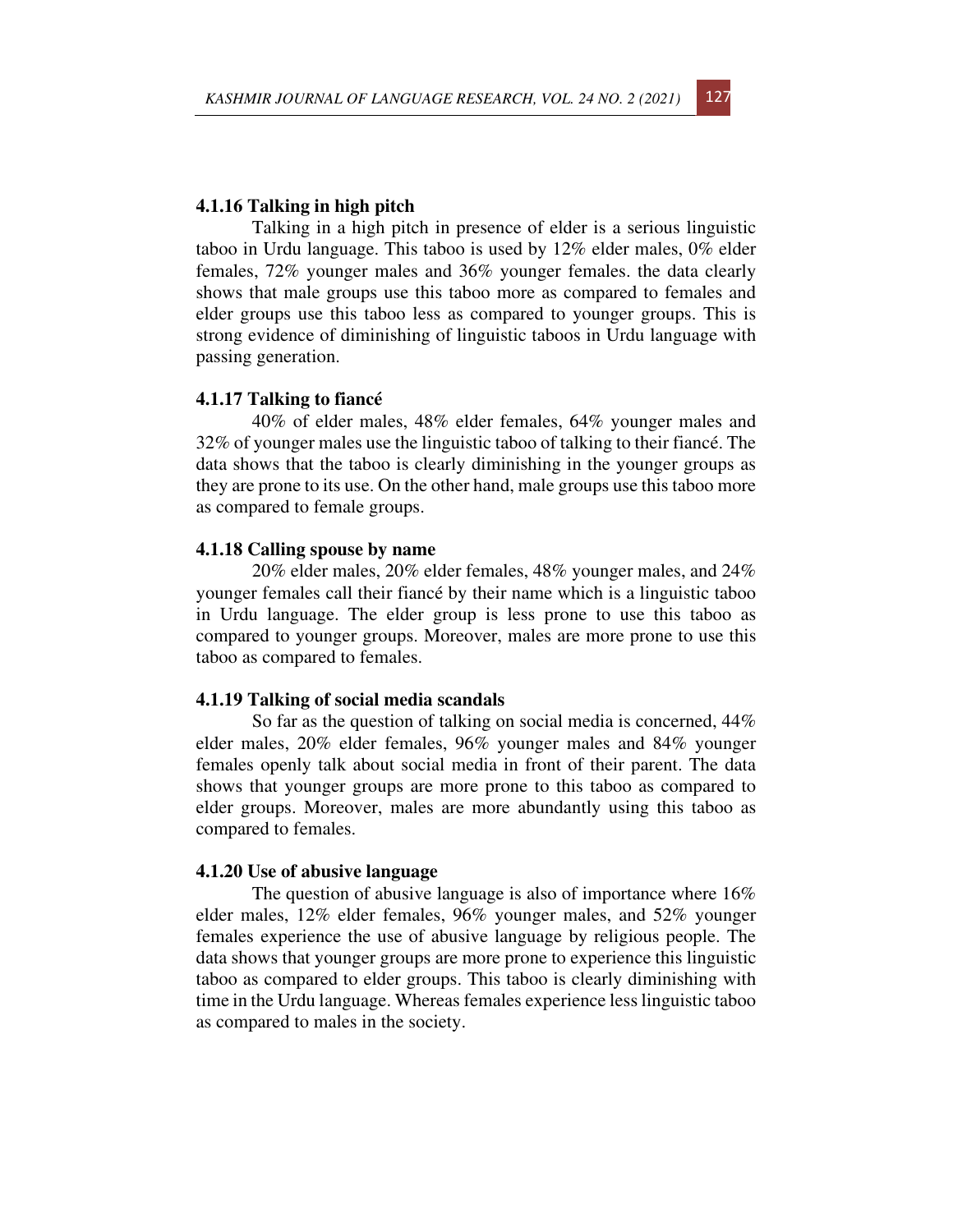The results from the data collected above reveal the dynamic nature of linguistic taboos alongside the stereotyping of linguistic choices between genders. The research reveals the variety of perceptions about the taboo words and their varied patterns of use according to the age and gender of speakers. In the context of Pakistani society, age and gender are the most fundamental and significant factors influencing both the verbal and nonverbal, and social and private behavior of the people. So far as the age of the speakers is concerned, the younger age group, both male and female, have more liberal approach towards linguistic taboos i.e. they are more tolerant and even permissive towards the use of taboos and swear words. It can be demonstrated by the difference of opinion both groups gave about the causes of using taboo and swear words. According to younger group, they use taboo words mostly in a joke, whereas the older age group uses taboo words to assert themselves and express their anger. The angrier they are, the harsher the taboo words would be. Moreover, they use taboo words more often than the elder age group, both male and female. In most of the cases, the taboos which are considered highly stigmatized and offensive by the elder age group are not considered taboo at all by the younger age group. For instance, swearing as a joke is not considered a taboo by younger people whereas the elder people think it as insolent and offensive. But it does not mean that the taboos are dying for the younger age group, rather new taboos are also emerging. In short, taboo language is liquid in nature; it is as much vulnerable to change as the world views of its users.

The use and perception about the taboo language also varies across gender groups. The males, both elder and younger use taboo language more frequently than their female counterparts. In addition, the young males are more prone to use those taboos as compared to their female counterparts. The females remain conservative with respect to the adoption of new taboos and their use. For example, the younger females still feel shy to discuss their marital choices with their parents. The reason for this can be located in the highly patriarchal infrastructure of Pakistani society. It is held as a fact that males are more inclined to be abusive as compared to females since they need to be abusive for their better survival and safeguard of themselves and their families. While the abuse on the part of the males is accepted as quite normal females face rejection and are judged more severely. Moreover, the tabooed expressions related to females or their bodies are still considered as very severe. The reason can be sought in the major religion of the state,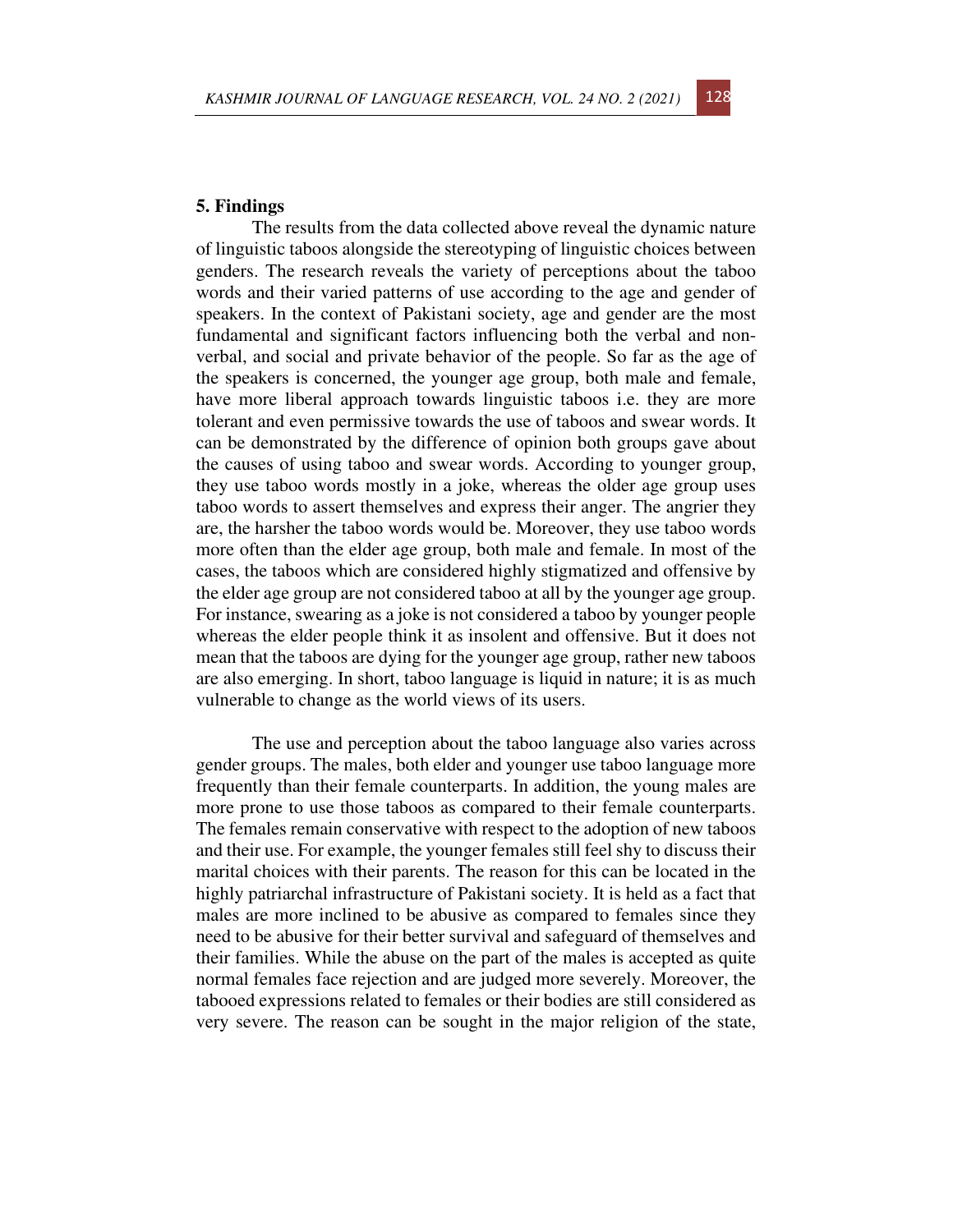Islam, which prohibits women to expose their bodies, thus their bodies and its reference becomes a taboo, and a severe one.

 The tabooed verbal behavior depends directly on the company or the adience. By audience here is meant both listeners and the addressee/s. The level of comfort of the subjects with the company roughly follows this pattern: peers> siblings> parents> spouses> public. The pattern can differ a little bit depending on the gender and idiosyncratic perceptions of the individuals. It means that almost all the people can comparatively be more abusive and tolerant towards taboos in the company of their peers as compared to their siblings, and more to their siblings than public or their parents. Though women, both younger and older, prefer the use of euphemistic expression over taboo words, they are still way more expressive and casual in their verbal behavior as compared to their male counterparts. The verbal choices of males, especially older age group, vary sharply depending upon their addressees and listeners. The women, on the other hand, pay less attention to the company around them. For example, most of the females, both younger and older, can quite comfortably discuss sensitive topics, like marital choices, with their male friends; but the males behave more conservatively in such a situation.

In spite of the fact Pakistani people are generally taken to be frank and open, they nevertheless are reluctant to disclose themselves in public or be judged or remarked in the similar context. They prefer to keep reserve in front of new people. If they talk in public, they use more generous and socially apt words, avoiding talks on sensitive topics. Most of the people, irrespective of their age or gender, are more conscious about their selfimage and do not bear and/or put any kind of insulting remarks.

As we are thoroughly discussing the variation in linguistic taboos of Urdu in this paper, so the factors and causes directly concerned with taboo behavior of our respondents would be equally significant to be discussed here. There are a number of causes affecting this process such as a person's social-physical environment, his peer groups, family upbringing, TV shows and social media sites such as YouTube, Instagram, Facebook etc., which are flooded with our youth where they simultaneously affect others globally and also get affected by them. The tendency to adopt taboo behavior with respect to the above mention factors, is more considerable among younger group, be it girls or boys because of their flexible attitudes and pre-matured learning stage. In contrast, the elder group individuals regardless of their gender, have deep-rooted cultural ties and more rigid mindset owing to their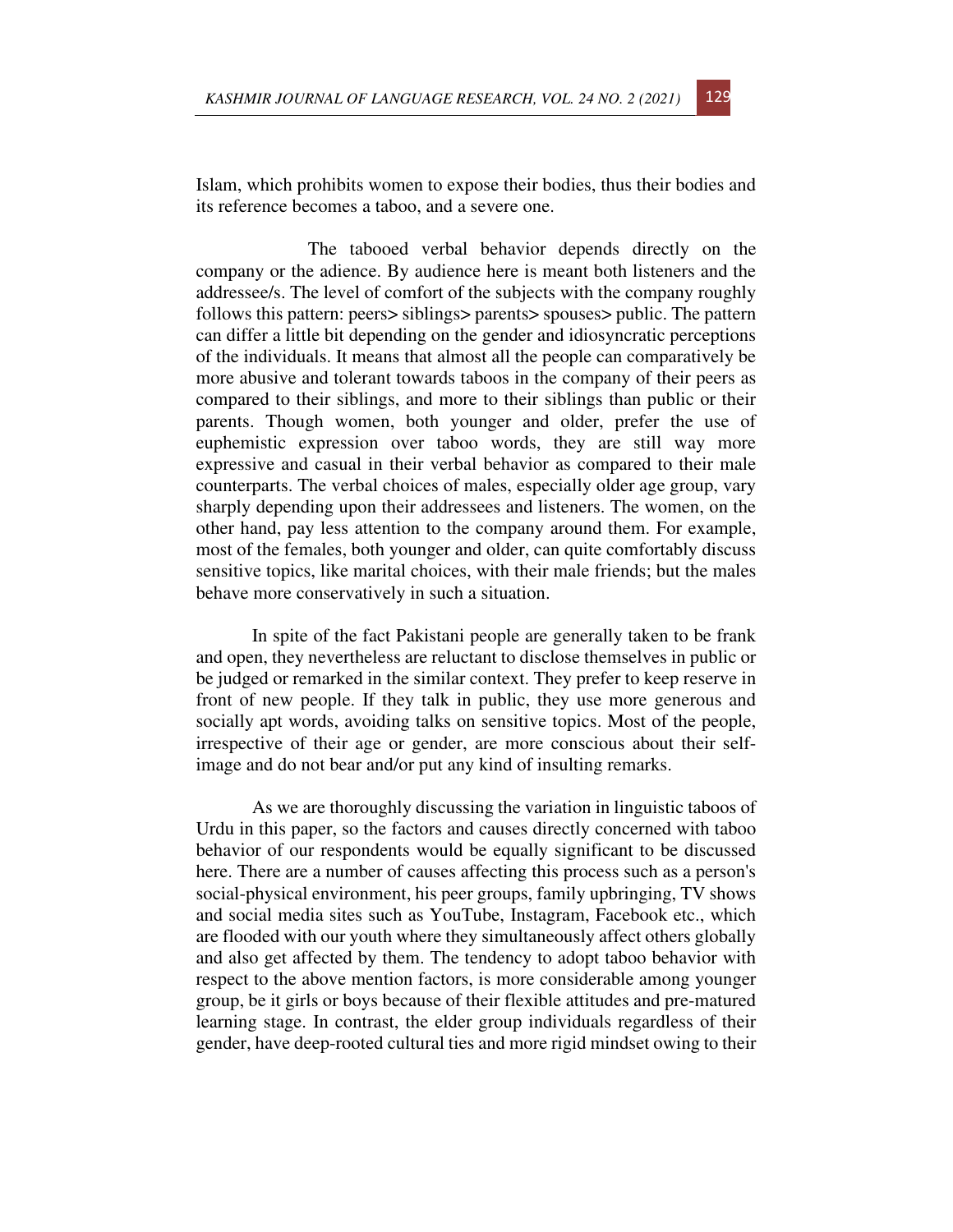age factor, are comparatively lesser affected by them. Their experience and wisdom also work for their kind of attitude. Many of our respondents, related to four of the selected groups, agree that parents play a major role in building the child's taboo language. Secondly, the fastest affecting factor i.e. the social media also has deep rooted effects on its users. The person's social and physical environment and peer groups have their significance in this regard. Likewise, all these factors are the choices of people who deliberately choose them to get influenced by them. Finally, we cannot ignore the religious inclinations of individuals and their personal integrity which prevents them from adopting this socially less-acceptable language.

## **6. Conclusion**

From the above findings, we can conclude that the younger age groups are more prone to use swearing as compared to the elder age groups while male groups use more foul language as compared to the female groups. Peers, bad crowd, and social media are the triggering forces in learning many linguistic taboos in Pakistan. People usually use taboos in an excited situation and avoid in a normal one. Elder groups are more formal and hesitant than the younger groups. Perspective about linguistic taboos are surely changing with the change in generation. Elders are more attracted towards religion which make them more reserved while younger people are more exposed to use taboos. The limitations we faced while doing our research were firstly, that people had no idea about linguistic taboos especially young crowd which leads to second limitation of this research, that is, people are uncomfortable to discuss their tabooed linguistic choices especially elder people, thirdly linguistic taboos are directly related to religion and moral values in our society. Therefore, the study on this topic is stigmatized and considered a taboo itself. In Pakistani society, age and gender are the significant variables in establishing, nurturing, and breaking up social relationships. The difference of verbal taboo behavior regarding these two variables gives a nearly holistic view of Pakistani speech community. This research study will ensure other linguistic students to explore other dimensions of linguistic taboos present in Pakistan as taboos keep on changing with the passage of time and severity of situation.

### **References**

- Allan, K., & Burridge, K. Impoliteness-Related Bibliography. *Pragmatics*, *9*(2), 231-248.
- De Saussure, F. (1916). *Course in general linguistics,* ed. Charles Bally and Albert Sechehaye. La Salle, IL: Open Court Publishing.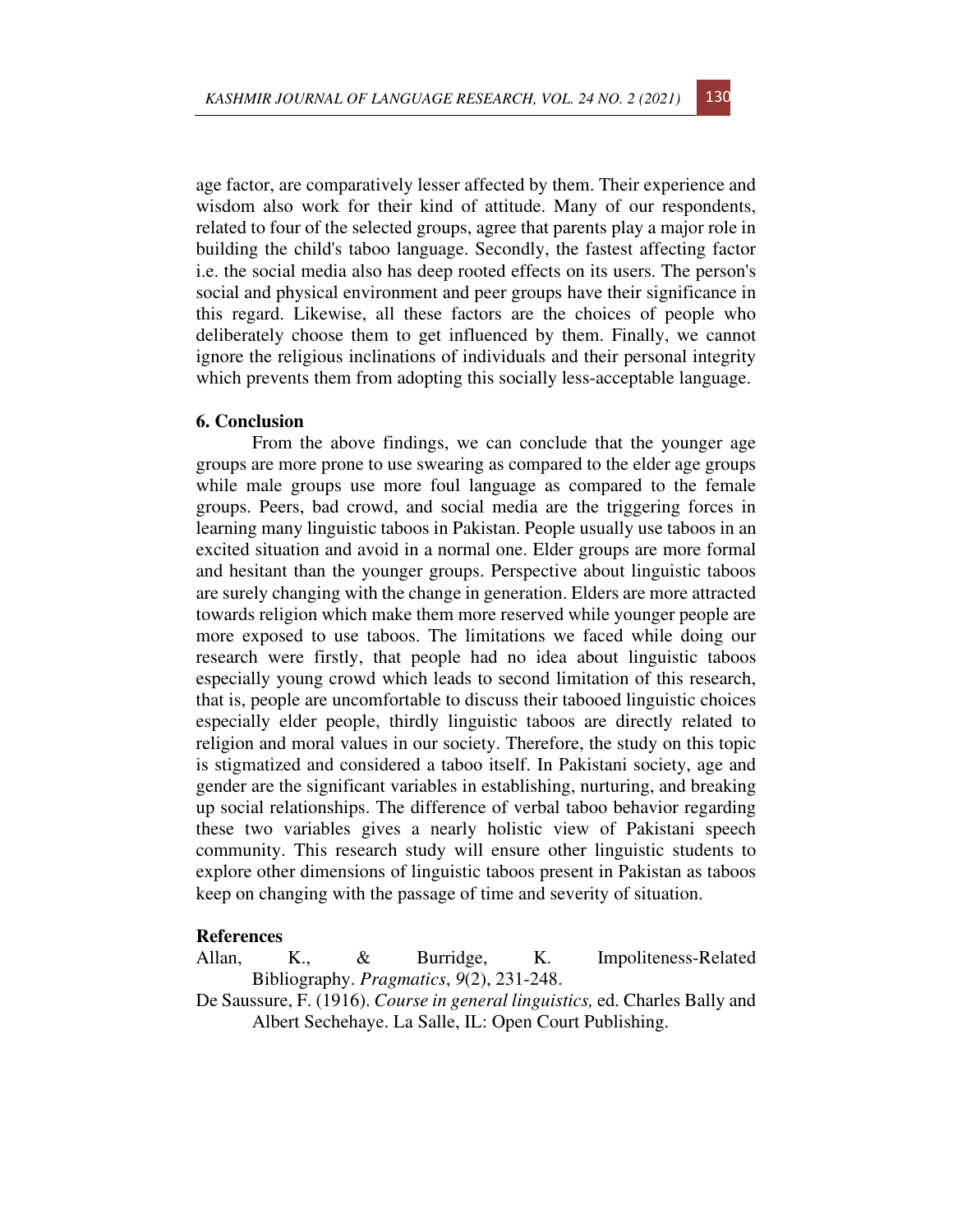- Trudgill, P. (2000). *Sociolinguistics: An introduction to language and society.* Penguin UK.
- Austin, J. L. (1975). *How to do things with words.* Oxford university press.
- Gao, C. (2013). A sociolinguistic study of English taboo language. Theory and Practice in Language Studies, 3(12), 2310.
- Jay, T. (2009). The utility and ubiquity of taboo words. *Perspectives on Psychological Science*, 4(2), 153-161.
- Ghounane, N. (2014). A sociolinguistic view of linguistic taboos and euphemistic strategies in the Algerian Society: Attitudes and beliefs in Tlemcen speech community.
- *IMPACT: International Journal of Research in Applied Natural and Social Sciences (IMPACT: IJRANSS).*
- Jay, T. (1992). *Cursing in America: A Psycholinguistic Study of Dirty Language in the Courts, in the Movies, in the Schoolyards, and on the Streets.* John Benjamins Publishing.
- Heins, M. (2007). *Not in Front of the Children: 'Indecency,'Censorship, and the Innocence of Youth.* Rutgers University Press.
- Jay, T., Caldwell-Harris, C., & King, K. (2008). Recalling taboo and nontaboo words. *The American journal of psychology*, 83-103.
- Stenström, A. B., Andersen, G., & Hasund, I. K. (2002). *Trends in teenage talk: Corpus compilation, analysis and findings (*Vol. 8). John Benjamins Publishing.
- Swan, M. (2005). *Practical English usage*. Oxford Univ. Press.
- Khan, M. K., & Parvaiz, A. (2010). *A descriptive analysis of diminishing linguistic taboos in Pakistan*. Strength for Today and Bright Hope for Tomorrow Volume 10: 8 August 2010.
- Mbaya, M. (2002). Linguistic taboo in African marriage context: A study of the Oromo Laguu. *Nordic Journal of African Studies*, 11(2), 224- 235.
- Farghal, M. (1995). Euphemism in Arabic: a Gricean interpretation. *Anthropological Linguistics*, 366-378.
- Jay, T., & Janschewitz, K. (2008). The pragmatics of swearing. *Journal of Politeness Research. Language, Behavior, Culture*, 4(2), 267-288.
- Burchfield, R. (1985). An outline history of euphemisms in English. Fair of speech: The uses of euphemism, 13-31.
- Hughes, A., Trudgill, P., & Watt, D. (2013). *English accents and dialects: An introduction to social and regional varieties of English in the British Isles.* Routledge.
- Schippers, A. F. (2013). Bad Language in Reality: A Study of Swear Words, Expletives and Gender in Reality Television (Doctoral dissertation, Thesis. Gothenburg: University of Gothenburg).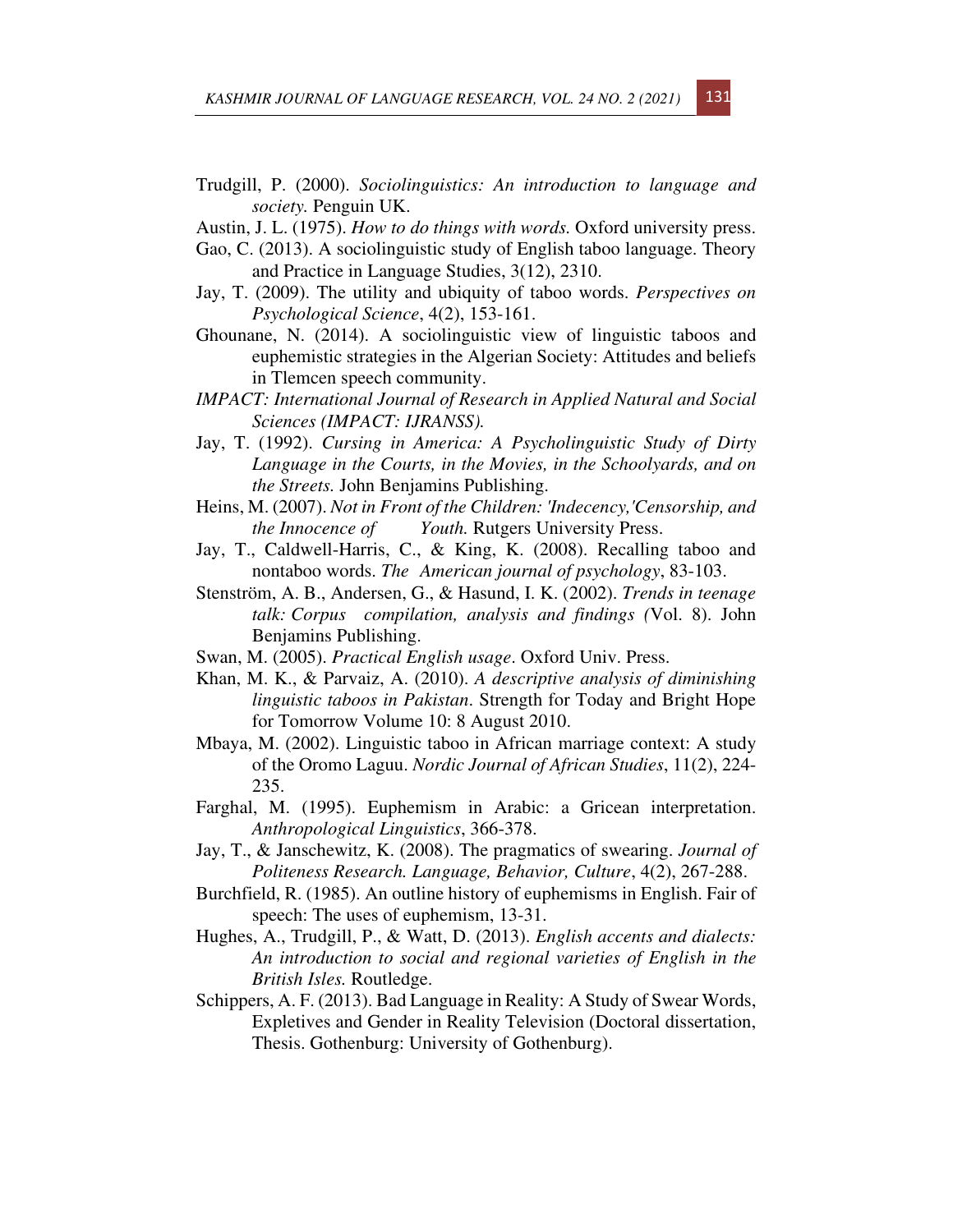- Elyot, T. (1970). *The Boke Named the Governor.* 1531. New York: Teachers College.
- De Klerk, V. (1992). How taboo are taboo words for girls? *Language in society,* 21(2), 277-289.
- Stapleton, K. (2003). Gender and swearing: A community practice. *Women and Language*, 26(2), 22.
- Hughes, S. E. (1992). Expletives of lower working-class women. *Language in Society*, 21(2), 291-303.

Swan, M. (2005). *Practical English usage*. Oxford Univ. Press.

- Fan, L., Xu, Q., Wang, X., Xu, F., Yang, Y., & Lu, Z. (2018). The automatic activation of emotion words measured using the emotional faceword Stroop task in late Chinese–English bilinguals. *Cognition and Emotion*, 32(2), 315-324.
- Finn, E. (2017). Swearing: The Good, the Bad & the Ugly. *ORTESOL Journal,* 34, 17-26.
- Locher, M. A. & Watts, R. J. (2005). Politeness theory and relational work. *Journal of Politeness Research. Language, Behavior, Culture*, 1(1), 9-33.
- Culpeper, J., Bousfield, D., & Wichmann, A. (2003). Impoliteness revisited: with special reference to dynamic and prosodic aspects. *Journal of pragmatics,* 35(10-11), 1545-1579.
- Beebe, L. M. (1995). Polite fictions: Instrumental rudeness as pragmatic competence. *Georgetown University round table on languages and linguistics*, 1995, 154J168.
- Jay, T. B., & Danks, J. H. (1977). Ordering of taboo adjectives. *Bulletin of the Psychonomic Society*, 9(6), 405-408.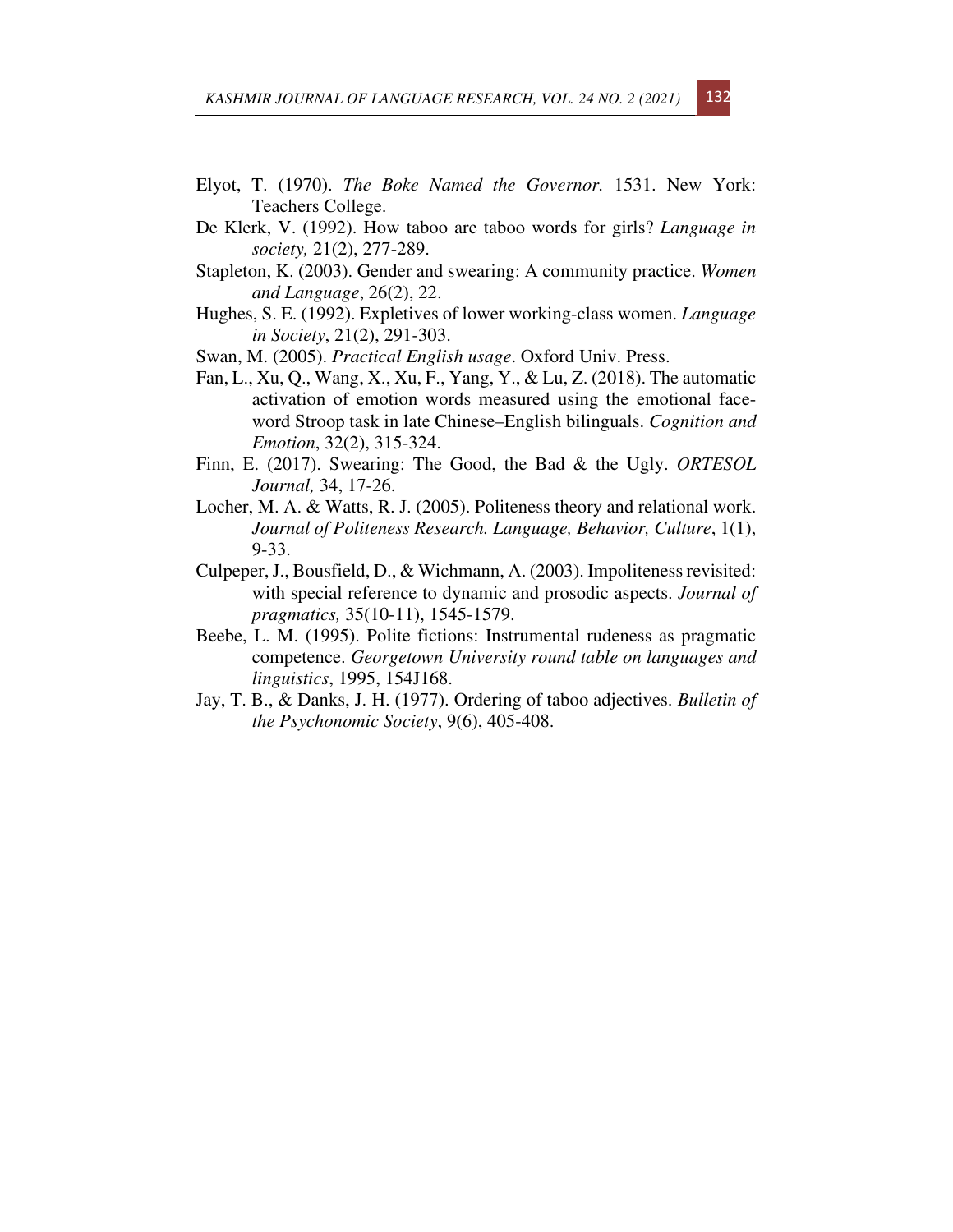# **Appendix-I**

# **Dear All,**

This is a questionnaire of a research paper on the use of taboo language or words. We assure you that your data will not be disclosed in any situation. If you cooperate with us, we would be very grateful of you. Thank you.

# **Dr. Azhar Pervaiz, Fahim Arshad, Kaynat Khuda Dad,**

# **Rabieah Tahir**

# **Department of English, UoS**

Name:

Gender:

Age:

Occupation:

Questionnaire:

# **Tick the right answer you think is of the question.**

| $Sr.$ #        | <b>QUESTION</b>                    | <b>OPTION A</b> | <b>OPTION B</b> |
|----------------|------------------------------------|-----------------|-----------------|
| $\mathbf{1}$   | Do you use taboo language?         | <b>YES</b>      | N <sub>O</sub>  |
| $\overline{2}$ | Do you swear like shit, damn,      | <b>YES</b>      | N <sub>O</sub>  |
|                | etc.?                              |                 |                 |
| $\overline{3}$ | Do you use euphemism?              | <b>YES</b>      | NO              |
| $\overline{4}$ | Have you abused someone of         | <b>YES</b>      | N <sub>O</sub>  |
|                | lower rank or low financial        |                 |                 |
|                | status but senior in age?          |                 |                 |
| 5              | Do you think                       | <b>YES</b>      | N <sub>O</sub>  |
|                | straightforwardness should be      |                 |                 |
|                | practiced?                         |                 |                 |
| 6              | Is it necessary to use euphemism   | <b>YES</b>      | N <sub>O</sub>  |
|                | while discussing sensitive topics  |                 |                 |
|                | like death, insult, assault etc.?  |                 |                 |
| 7              | Do you think boys use more         | <b>YES</b>      | N <sub>O</sub>  |
|                | taboo language than girls?         |                 |                 |
| 8              | Do you think people anger          | <b>YES</b>      | NO              |
|                | issues are the reason for people   |                 |                 |
|                | to use foul language?              |                 |                 |
| 9              | Do you sing songs in front of      | <b>YES</b>      | N <sub>O</sub>  |
|                | your parents?                      |                 |                 |
| 10             | Do you sing songs in front of      | <b>YES</b>      | NO              |
|                | your siblings, friends or opposite |                 |                 |
|                | gender?                            |                 |                 |
| 11             | Do you call your female and        | <b>YES</b>      | N <sub>O</sub>  |
|                | male friends "yaar"?               |                 |                 |



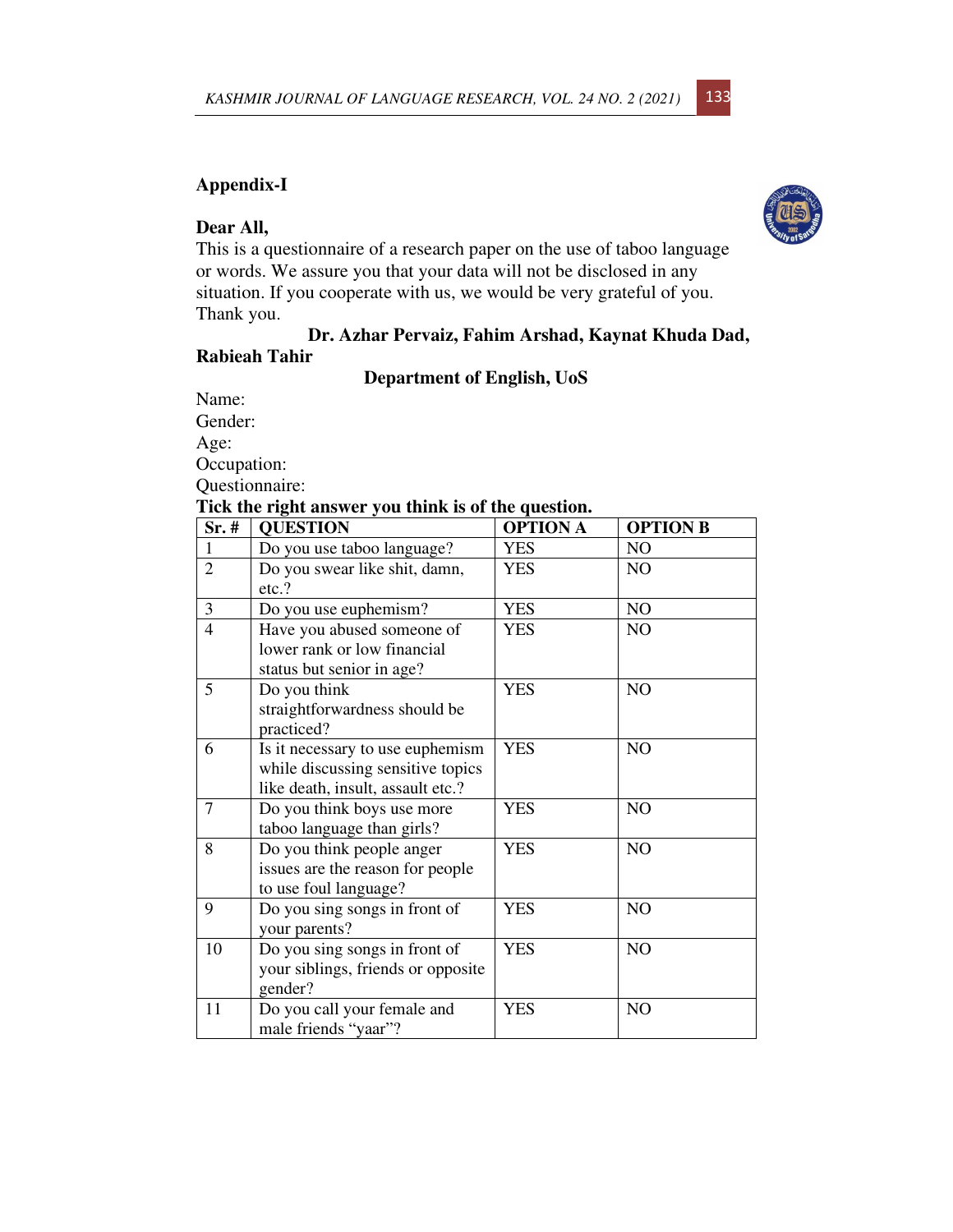| 12 | Do you discuss marital choices<br>with your parents?                                                 | <b>YES</b> | NO             |  |
|----|------------------------------------------------------------------------------------------------------|------------|----------------|--|
| 13 | Do you think bad company of<br>friends is a cause of adapting<br>abusive language?                   | <b>YES</b> | NO             |  |
| 14 | Do you swear in front of your<br>parents?                                                            | <b>YES</b> | N <sub>O</sub> |  |
| 15 | Do you think social media is<br>playing a role in adaptation of<br>taboos?                           | <b>YES</b> | NO             |  |
| 16 | Do you talk about your crush,<br>like you are attracted to, with<br>your close relatives or friends? | <b>YES</b> | N <sub>O</sub> |  |
| 17 | Do you make sexual joke with<br>your close friends?                                                  | <b>YES</b> | NO             |  |
| 18 | Do you talk in code language<br>about your social media<br>information in front of your<br>parents?  | <b>YES</b> | N <sub>O</sub> |  |
| 19 | Do your mother call your father<br>by his name?                                                      | <b>YES</b> | NO             |  |
| 20 | Is talking to your fiancé<br>acceptable in your family?                                              | <b>YES</b> | N <sub>O</sub> |  |
| 21 | Can you use high pitch tone<br>words in the presence of elders?                                      | <b>YES</b> | NO             |  |
| 22 | Do you address your teachers by<br>their name?                                                       | <b>YES</b> | N <sub>O</sub> |  |
| 23 | Are you comfortable talking<br>about transgender in public?                                          | <b>YES</b> | NO             |  |
| 24 | Can you express your personal<br>perspectives openly in front of<br>your father?                     | <b>YES</b> | NO             |  |
| 25 | Are you comfortable in praising<br>opposite gender in front of your<br>parents or close siblings?    | <b>YES</b> | NO             |  |
| 26 | Is it ok for you when people<br>make fun of your physical<br>appearance?                             | <b>YES</b> | N <sub>O</sub> |  |
| 27 | Do you think boys are given<br>more leverage in using abusive<br>language?                           | <b>YES</b> | NO             |  |
| 28 | Do you think parents can play a<br>vital role in improving their<br>child's abusive language?        | <b>YES</b> | N <sub>O</sub> |  |